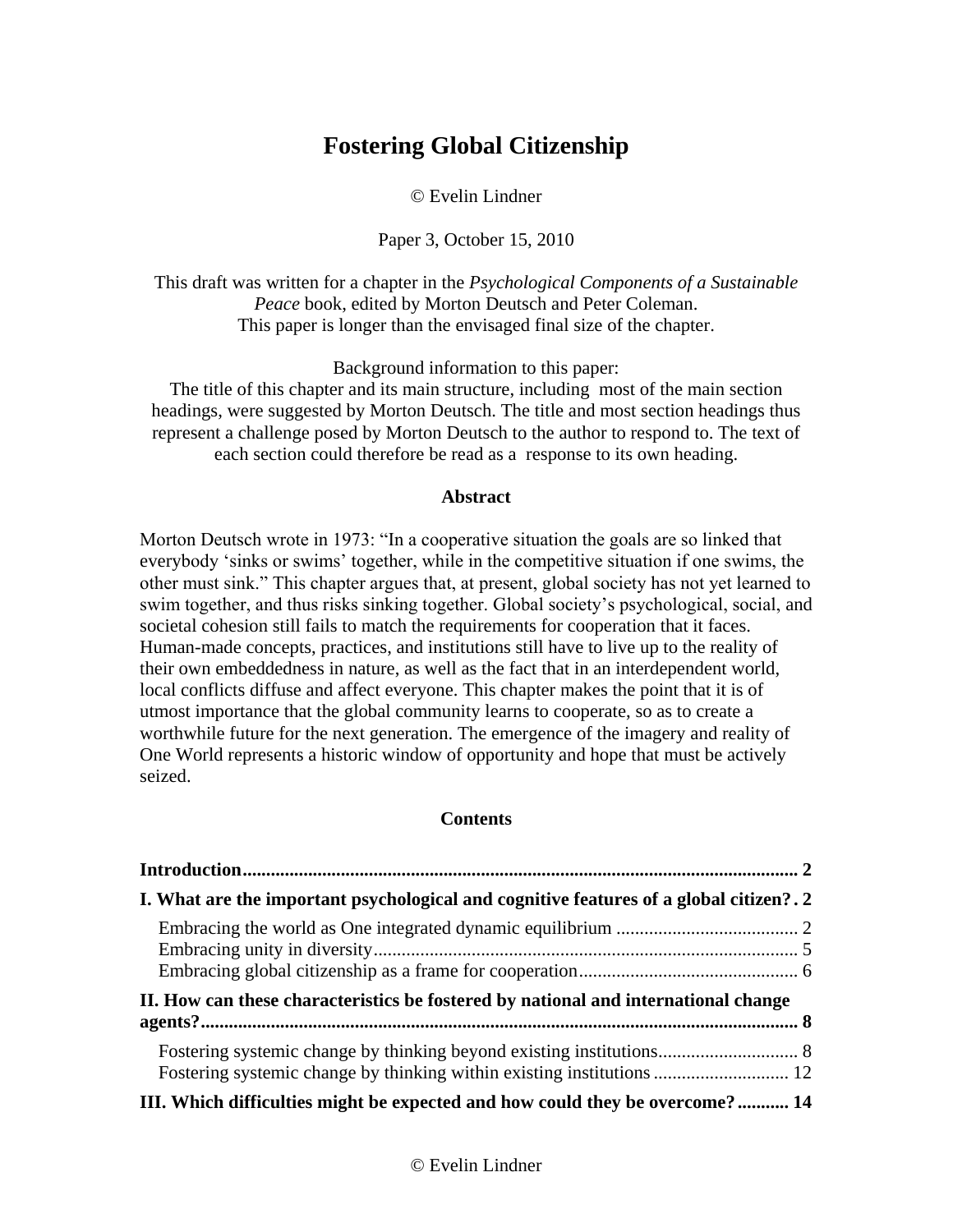## **Introduction**

<span id="page-1-0"></span>*What we do know, we do not know in a way that serves our needs. So, we need to know in different ways, and we need to build new knowledge through new ways of knowing. The new knowledge is in the area of designing new realities, which is likely to be done by speculative and creative thinking that would be communally shared and reflected for common formulation that would be tested in a continual process of social invention.* —Betty Reardon, in a personal conversation with the author of this chapter on July 6, 2010, in Melbu, Norway

This chapter is organized in four parts. The first part characterizes the important psychological and cognitive features of a global citizen, and it does so in a way that is applicable to other types of social actors such as groups, nations, as well as individuals. The second part addresses how these characteristics could be fostered by a global citizens movement and by organizations such as the United Nations, European Union, nation states, or educational institutions. The third part looks at the difficulties that might be expected and suggests how they may be overcome. The fourth part makes suggestions for research.

#### <span id="page-1-1"></span>**I. What are the important psychological and cognitive features of a global citizen?**

Part I has three sections that address the psychological and cognitive features a global citizen needs to embrace, namely (1) the world as One integrated dynamic equilibrium, (2) an identity of unity in diversity, and (3) an understanding that global citizenship provides a systemic frame for cooperation.

#### <span id="page-1-2"></span>**Embracing the world as One integrated dynamic equilibrium**

John Paul Lederach, author and practitioner in the fields of conflict transformation and peace building, explains that "violence destroys a person's capacity to perceive themselves as an integrated part of a whole" (Lederach, 2010). But he also has observed "that people can transcend violence while living in it, and so find the moral imagination to live beyond it" (ibid.). He recounts how campesinos in Colombia, who were embroiled in violent strife, formed the Asociación de Trabajadores Campesinos del Carare (ATCC) in 1990, and committed to the following pledge: "We have no enemies, we will seek to understand those who do not understand us" (ibid., see also www.rightlivelihood.org/atcc.pdf).

What Lederach points at, is *metanoia* (Greek for "above, beyond" and "mind" or "changing one's mind"), or seeing with new eyes and understanding with new minds. It is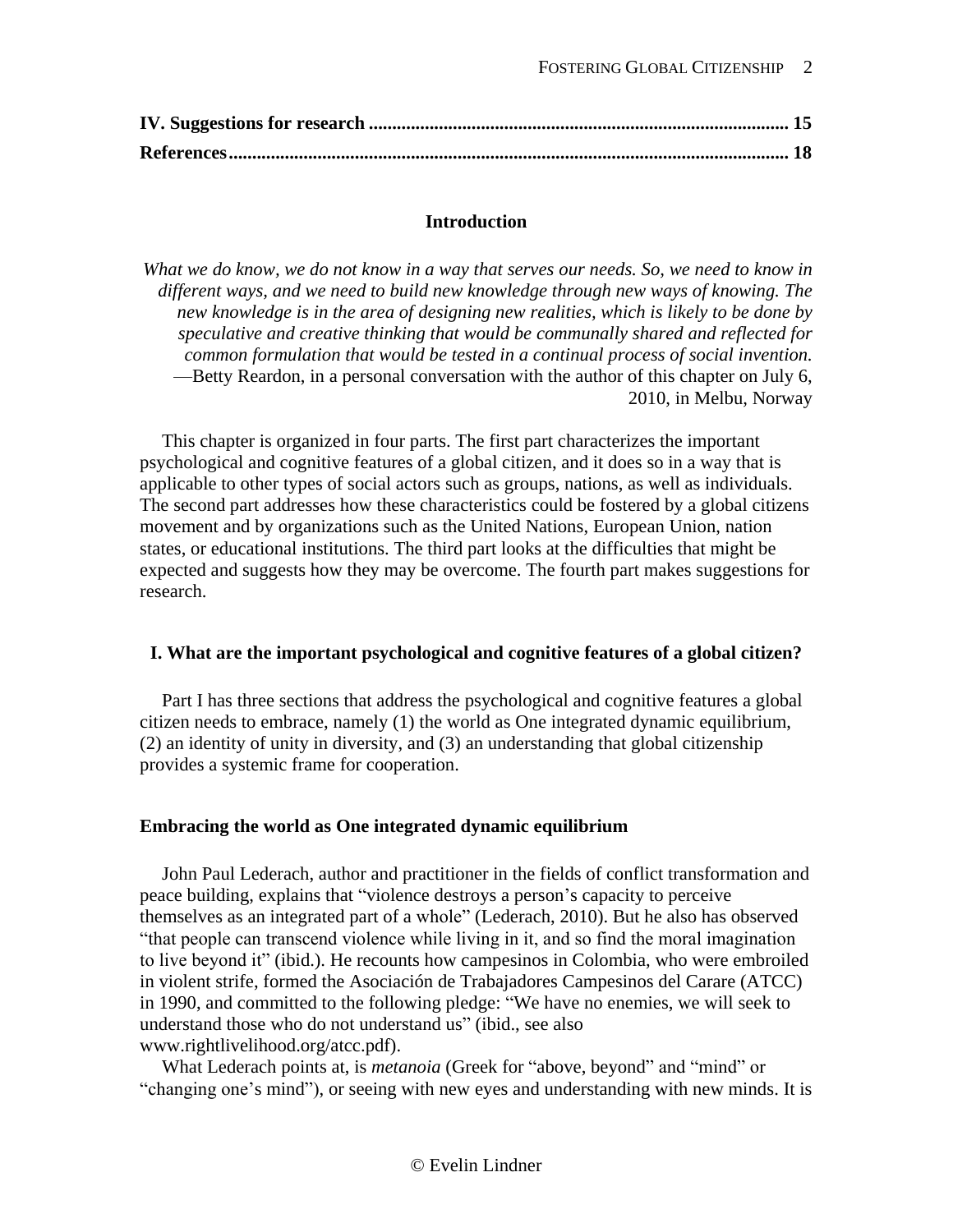a total upheaval of imagination, an upheaval of the fundamental angle of vision so that everything else also changes—values, judgments, priorities, pursuits.

Such upheavals have happened before in human history, usually haphazardly. They represent deep changes in *basic cultural codes* (Richards, 2007), in *epistemes* (Foucault, 1966), shifts in *paradigms* (Kuhn, 1962) and in *states of belief* (Peirce, 1877).

For the sake of world peace, every global citizen is called upon to embark on such a great transition now, this time not a haphazard, but a well thought-through and a welldesigned one (Raskin et al., 2002). Building a global identity, an identity that embraces the world as One single integrated dynamic equilibrium is what is at stake.

To do so, curiosity, courage, and patience are needed (Lindner, 2009, p. 134). A global citizen must be willing to test and sometimes surpass her comfort zone. Only a few hundred years ago, slavery was a given. At the utmost, it was acceptable to call for more charitable kindness toward one's slaves. Calling for the abolition of the institution of slavery was unheard of; it needed much more courage. This is the kind of courage that is required now. Also today, it is not sufficient to advocate that we should be more charitable toward those who live as lesser beings. It is time to abolish the systemic conditions that produce and maintain the existence of lesser beings.

Andrew Linklater, scholar in international relations, says this: "Membership of a pluralist or solidarist international society rests upon a prior decision to widen the boundaries of the moral community in order to do justice to the interests of outsiders" (Andrew Linklater, 1998, p. 175).

Many parameters require attention. They can be subsumed under the *scope* and the *process*, or the *what* and the *how*.

The moral *scope of justice* (Coleman, 2000), or the *boundaries of compassion* (Andrew Linklater, 1998, see also Clements, 2011), can be narrow or wide, they can be inclusive or exclusive. The scope is widest when all of creation is included. Michael W. Fox, former vice-president of the Humane Society of the United States (in a personal communication on March 11, 2010): "The Empathosphere is real, and it is through compassion's sympathetic resonance with the Earth and all who dwell therein that we may yet evolve, and give Life a chance before we extinguish the life and beauty of our planet Earth and become even less human than we are already." Fox advocates a evolutionary step from *anthropocentrism* to *ecocentrism*, or what "Earth scholar" Thomas Berry calls *cosmocentrism* (Berry, 1999).

What is a global empathosphere? Is it an utopia better foregone? Political adviser Jeremy Rifkin calls for *empathic civilization* and confirms that empathy is the opposite of the perfection of utopia; it is built on our frailties and imperfections (Rifkin, 2010).

Does more empathy mean that those with the means should become more generous and give more to charity? The systems view indicates that though charity is laudable, it is insufficient.

Article 1 of the of the Human Rights Declaration states that every human being is born with equal rights and dignity. In other words, human rights ideals invite every human being into One single human family, a family where all members, qua being born on planet Earth, as global citizens, enjoy equal rights and dignity and are invited to empathically care about each other and their habitat. New research shows that the spirit of human rights ideals is more than a mere moral utopia and that it opens space for very down-to-earth quantum leap ahead for human life on Earth. Equal societies almost always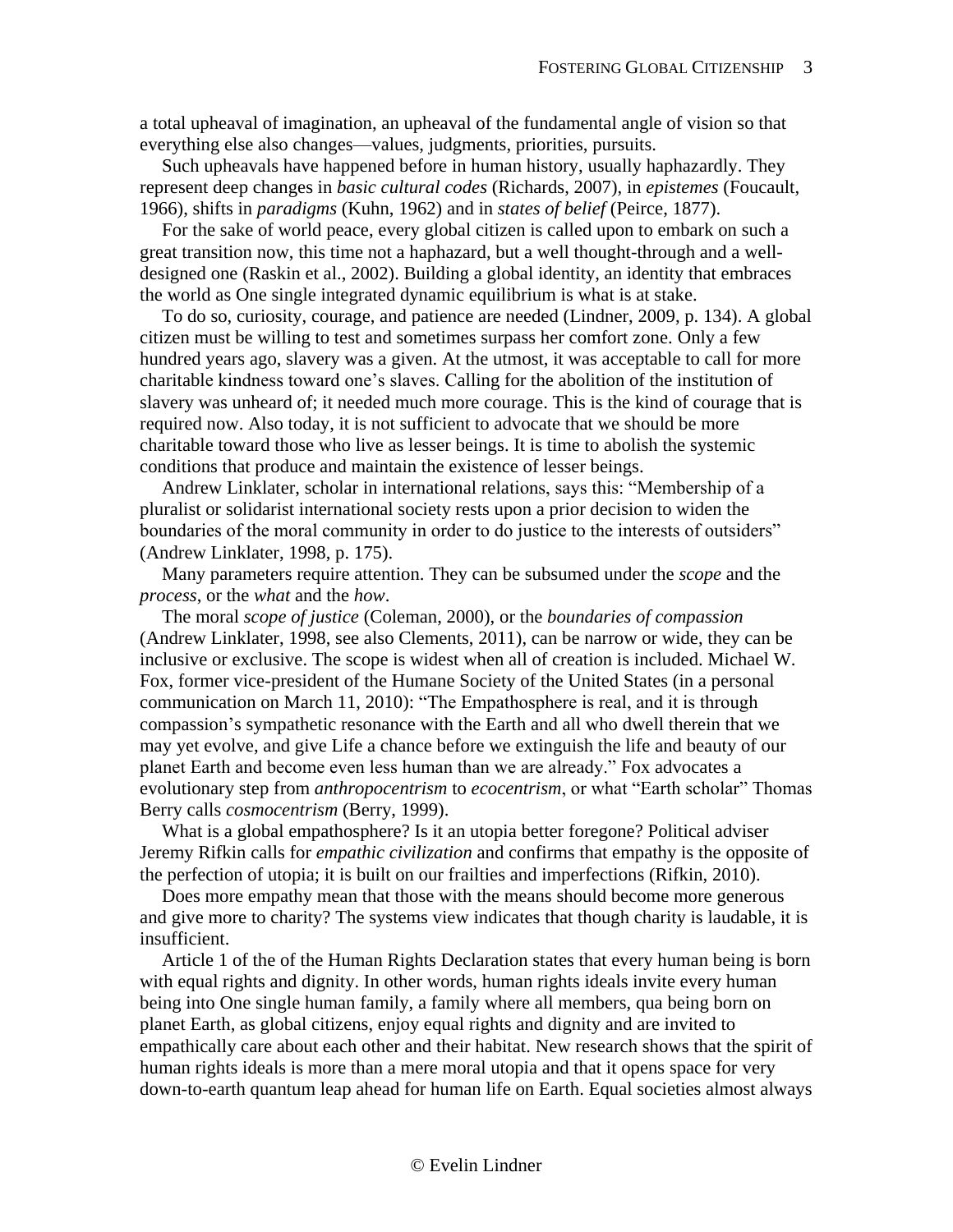"do better" than unequal societies with regard to parameters such as quality of life (Wilkinson & Pickett, 2009).

During the past 10,000 years, until today, most societies were unequal, and they still are, to various degrees (Eisler, 1987, Ury, 1999). People at the bottom were either openly oppressed and/or sophisticatedly co-opted. During the past millennia, as long as everybody accepted the legitimacy of systemic inequality, the damage flowing from this arrangement was not considered to be reason for change. Human rights advocacy changes this. It destabilizes the legitimacy of such systems, and, by doing so, also open space for their harmfulness to become more visible. When inequality is thrown into stark contrast by the promotion of the human rights ideal of equality in dignity, harmony is no longer definable as quiet submission of underlings under their masters, but as revolting humiliation of dignity (Lindner, 2006; Young, 2007).

To summarize this section on the scope of the change that is called for, a global citizen must muster the curiosity, courage, and patience to give priority to the common good of all of human society and envisage all-encompassing empathic love for all of her human family and its habitat. This empathic love can be fashioned according to Gandhi's term *satyāgraha*. It is assembled from *agraha*, or firmness/force, and *satya*, truth-love (GandhiParel (Ed.), 1997, Sharp, 2005).

With respect to the process, it is important to consider that people have psychological needs for security, belonging, social identity, a sense of worth, and cognitive clarity and simplicity. These needs, however, can be satisfied in two radically different ways. To use a river as a simile for the dynamic nature of the world, as soon as a person can swim, she feels safe moving about in the river and cherishes its fluidity and changing scenery. A person who can not swim, seeks to cling to fixity. In today's world, a world that grows ever more interdependent, with ever more diverse cultural perspectives meeting, the skill of "swimming" no longer is optional but becomes obligatory. Viewing the world as a dynamic equilibrium, and not a fixed place, and learning to be comfortable in an everchanging environment, is now indispensible.

Psychologist and scholar of culture and emotion, David R. Matsumoto, has coined the term *voyager* for a person who can swim in the flow of life and who can draw a sense of safety from this skill (Matsumoto, Yoo, & LeRoux, 2005). *Vindicators*, in contrast, establish their worldviews to justify their pre-existing stereotypes, not to challenge them and grow. They attempt to cling to fixities. In water, this strategy undermines the very safety it aims to achieve. People, today, need to learn to swim.

Learning to swim is not easy. It is scary. Courage is needed. When stepping from seemingly firm ground into the water, one has first to disengage from the ground, refrain from acting on one's fears to lose balance, and overcome one's anxiety that the water may not carry. *Loss aversion* must be overcome, or the tendency of people to dislike losses significantly more than they like gains.

To become a voyager, certain ties must be loosened, so as to allow for more flexibility. Sociologist Mark S. Granovetter suggests that having many weaker social ties to a number of people provides more individual autonomy than being exclusively bonded into a very closed nexus of relationships (Granovetter, 1973). A certain degree of *detachment* must be learned. Detachment does not mean coldness or disinterest, but keeping emotions under control and avoiding bias in one's views of the world and one's self (Elias, 1987).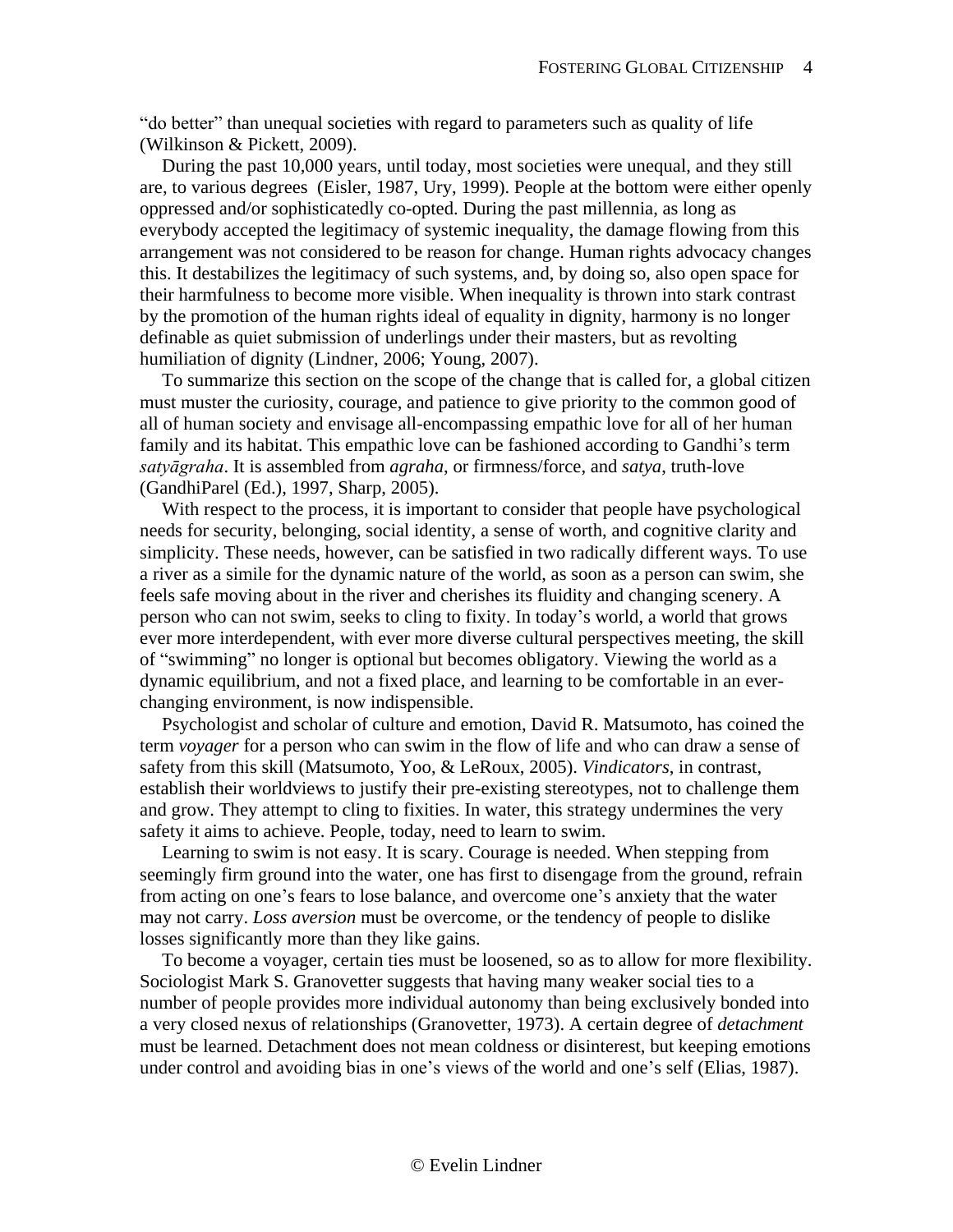Sometimes it is more important to place grievances and humiliations in the past rather than experiencing them in the present. This is a form of non-remembering. A person who non-remembers chooses to remember the past, its grievances, and its humiliations, but to forgive and purposively embrace the former enemy in an act of preservation and transformation. Active non-remembering helps prevent memories of humiliation being held onto as a means to keep a victim status and an entitlement for retaliation (Margalit, 2002). "How must our world look like for our children to be worth living in?" is a more fruitful anchor question than "Which humiliations from the past must be avenged?" Peaceful social relations call for weak and flexible bonds with regard to memories, roots, the past, and cultural differences, but for somewhat stronger ties to constructive and common visions for the future.

*Deliberate discourse* (in Aristotle's terminology) versus *debate* are related alternatives pointing at "swimming" rather than "clinging" (Johnson, Johnson, & Tjosvold, 2000, p. 66). Likewise, *connected knowing* is preferable to *separate knowing* (Belenky, 1997). A reader of this chapter who takes a connected approach, for instance, will read it with an empathic, receptive eye, instead of only inspecting the text for flaws.

In sum, important psychological features of a global citizen are curiosity, courage, patience, humility, willingness to learn, process-orientation, and a cosmocentrist scope imbued with an all-encompassing empathic love for all of the human family and its habitat.

#### <span id="page-4-0"></span>**Embracing unity in diversity**

Individual identity benefits from being built according to the principles of unity in diversity and subsidiarity. Desmond Tutu, in his book *Exploring Forgiveness*, uses the metaphor of the *rainbow* for the unity in diversity principle: there is only One rainbow, not two, nor three or more (this speaks to the unity element), but the colors should not be mixed (this is the diversity element), only unity in diversity renders the full beauty of the rainbow (Enright, North, & Tutu (Eds.) 1998).

My own identity is a rainbow identity. I also use the *sunflower* as a metaphor for my identity (Lindner, 2007). The core of the sunflower represents the unity element, it represents the primordial essence of me being a human being. Three layers of petals represent the diversity of my identifications: one circle of petals stands for my fond connections with the people I love, including my love for humanity in general, another circle points at all the dignifying cultural practices around the world that I cherish, and a third shows all those geographical places around the world that give me joy.

The core of the sunflower identity model stands for the common ground that I share with all human beings, while at the periphery the numerous petals signify the diversity of my idiosyncratic personal attachments and identifications. Core and a periphery are arranged in nested layers of subsidiarity, with commonalities lifted to a higher level and diversity relegated to lower levels. Subsidiarity, in political terms, means that local decision making and local identities are retained to the greatest extent possible. The European Union uses this principle (see, for instance, europa.eu/scadplus/glossary/subsidiarity\_en.htm).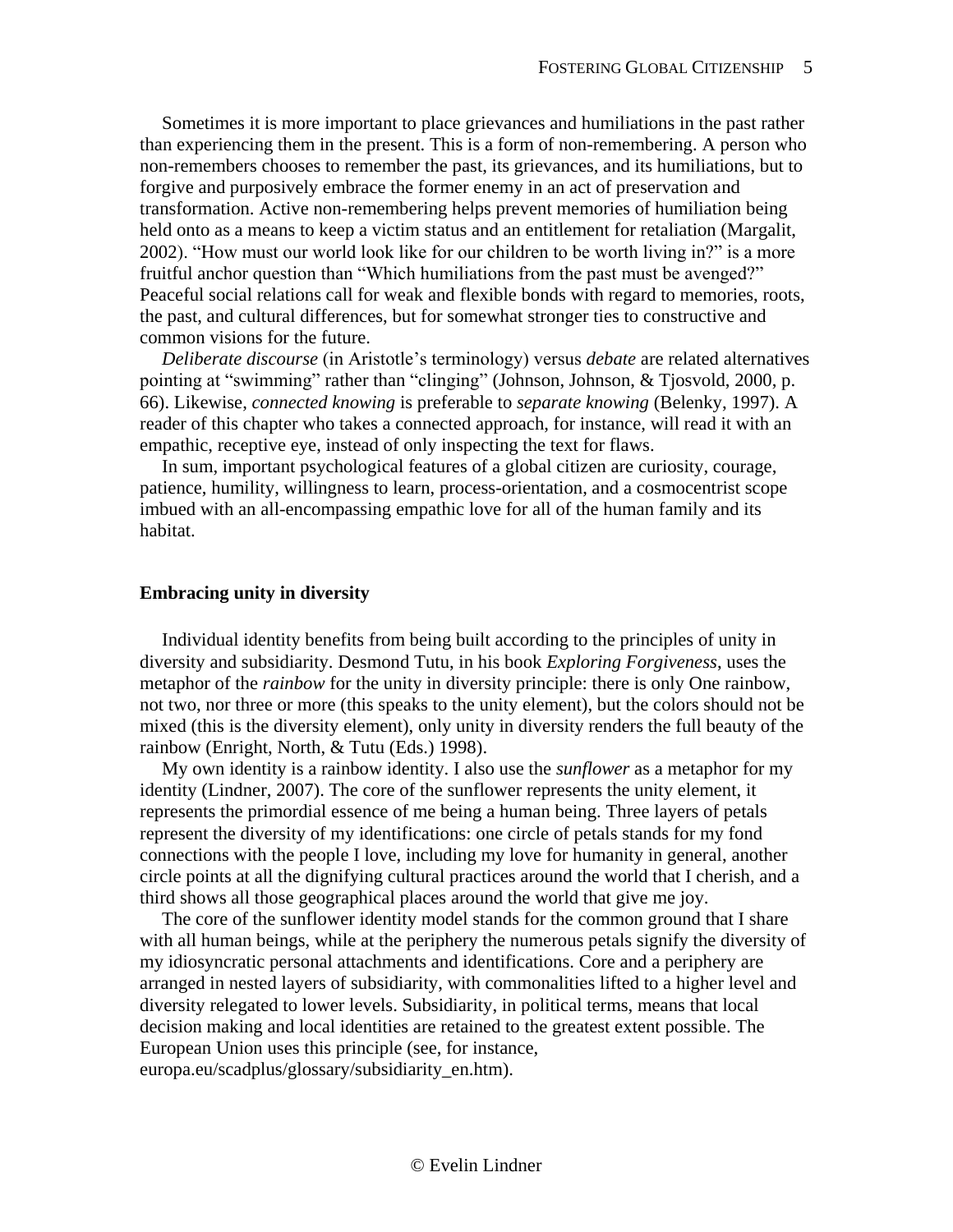Subsidiarity protects unity in diversity against uniformity and division in institutional contexts as much as in one's psyche. As soon as differences are encountered, they can be ranked with respect to their scope. Subsidiarity de-emphasizes uniform and divisive beliefs and practices without disrespecting the core of humanity: I can respect myself and others, while at the same time rejecting outdated beliefs and practices, both in me and in others—for instance, I can love myself and my mother, while rejecting outdated scripts of female submissiveness that still may linger in both of us.

A sunflower identity allows for a global identity, while concurrently celebrating local identities. I avoid saying, for example, "I am a national of this or that country." I have chosen to reserve the verb *am* to connote the essence of my being, representing the center of the sunflower. I use more processual verbs for the periphery. What I say is this: "I *am* a human being (unity). I *was born* into a displaced family with a deep sense of nonbelonging and *have learned to become* a global citizen who *feels* at home everywhere on the globe; I *draw* on aspects from many cultural scripts, from all those I had the privilege *to learn from* in the course of my life (diversity)."

The sunflower metaphor illustrates also that the unity in diversity principle offers a win-win frame. The core is not damaged by the petals, and the petals are not weakened by the core; all elements strengthen each other. In my case, this identity emerged throughout 35 years of international life, on the background of a family history of trauma from war and displacement. The sunflower shape of my identity came into being because I was exposed to intercultural "interactions of mutually contradictory but equally compelling forces" (Hayashi, 2002). Disorienting dilemmas brought about transformative learning in me (Fisher-Yoshida, 2008). I was often forced to choose between creating a monolithic identity built on a single local perspective, thus rejecting diversity, or creating a sunflower identity. I chose the latter, and many concepts have lost their meaning for me since, such as "traveling," "immigration," "homesickness," "foreigner," or exclusively "national identity." I live in the global village, which is my home, with the human family as my family, whom I deeply care about with a global identity. My identity is cosmocentrist. It is a *postindividual consciousness* (Heard, 1963), a *unity consciousness* (Hollick, 2006).

## <span id="page-5-0"></span>**Embracing global citizenship as a frame for cooperation**

"Cooperation breeds cooperation, while competition breeds competition" this is the gist of Morton Deutsch's *crude law of social relations* (Deutsch, 1973, p. 367). Deutsch's observation is among the most important insights a global citizen can embrace. And it is every global citizen's duty, for the sake of world peace, to invite those into studying this insight who still are convinced that win-lose cut-throat competition is useful, or, if not useful, then at least "natural" and thus "unavoidable."

Cooperation induces and is induced by a perceived similarity in beliefs and attitudes, a readiness to be helpful, openness in communication, trusting and friendly attitudes, sensitivity to common interests and de-emphasis of opposed interests, an orientation toward enhancing mutual power rather than power differences, and so on. Similarly, competition induces and is induced by the use of tactics of coercion, threat, or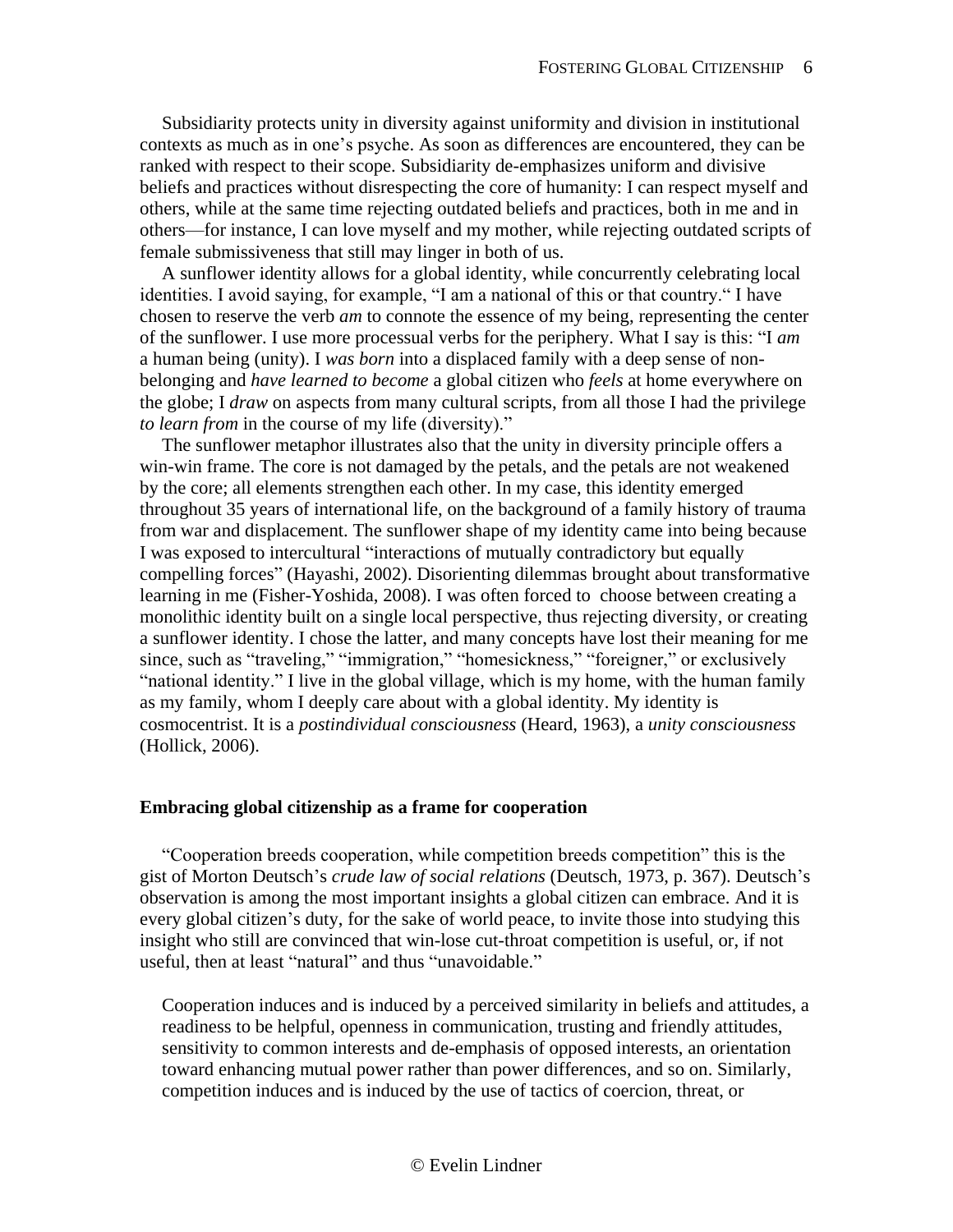deception; attempts to enhance the power differences between oneself and the other; poor communication; minimization of the awareness of similarities in values and increased sensitivity to opposed interests; suspicious and hostile attitudes; the importance, rigidity, and size of the issues in conflict; and so on (Deutsch, 1994, p. 112).

Social psychologist Lee D. Ross and his colleagues worked on the role of the situation and of framing (Ross & Nisbett, 1991; Liberman, Samuels, & Ross, 2004). When students were asked to play a game where they had the choice to cooperate or to cheat on one another (prisoner's dilemma game) and were told that this was a community game, they cooperated; however, they cheated on each other when told that the same game was a Wall Street game.

When we combine the powers of cooperation and framing, then we can conclude that the notion of global citizenship, of membership in One family of humankind, if grounded in human rights ideals of equality in dignity and rights, offers a unifying win-win community frame that can lift cooperation and its benefits from a haphazard to a systemic level.

Global citizenship represents a frame for a globally cooperative community game. The notion of national citizenship, in contrast, particularly when it entails win-lose elements of "either we or them," represents a competitive frame that entails the seeds for division. Many recoil from this insight, because in-group unity is such a cherished source of sense of security and sense of worth for many in-group members—from Turkish unity to Kurdish unity, from Serbian unity to Kosovan unity, in-group unity is being celebrated. Yet, as these cases show, in-group unity, as pleasant as it may feel to its proponents, can carry the seeds for destructive conflict when one's unity represents the other's humiliation.

Early peace psychologist Edward Tolman (1886–1959) believed that world peace can only be achieved through the creation of a world state, for which the concept of a common enemy is indispensible. He suggested that minorities who wanted to break away could fill this role (Rudmin, 1991). I urge the abandonment of the enemy concept altogether. My identity draws its strength from within, not from contrasting itself with a hostile outside. Leaving behind the concept of enemy, however, does not mean laissezfaire or appeasement in the face of violators. On the contrary. *Conscientization* can replace the motivating force flowing from a common enemy and can inform responses of *satyāgraha*.

Paulo Freire's notion of *conscientização* refers to a process of increasing awareness of social injustice, coupled with action or praxis associated with social change and liberation from oppression (Freire, 1970). Peace psychologist Daniel J. Christie explains conscientization as "a psychological process in which individuals and groups are politically transformed by building a common consciousness" (Christie, 2006, p. 13). Lederach describes it as the laborious venture of patching together a growing awareness of the fact that the self is not existing in a vacuum, but in a context (Lederach, 1995, p. 119).

New research on mirror neurons underpins that conscientization is possible. This research shows that one can feel hurt on behalf of others. Indeed, the ability to feel humiliated, not only on behalf of oneself, but also of others, in the face of violations of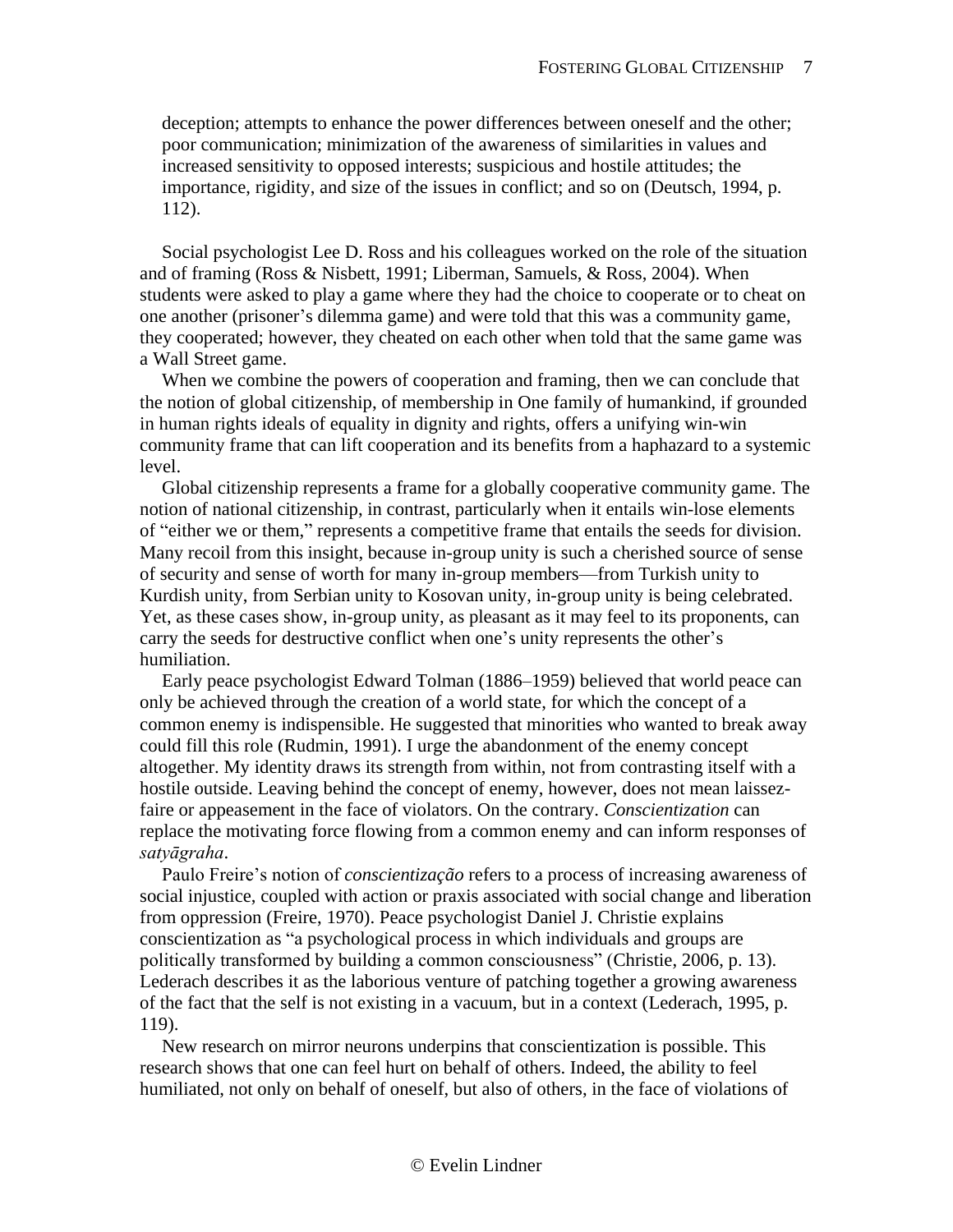honor and dignity, represents a strong emotional driving force. Its impact becomes apparent when it drives terrorism, yet, it can also inform the conscientization of a Mandela (Desmond Tutu in Lindner, 2010, p. 8).

Global identity and citizenship introduce an entirely new level of cooperative framing that unites, under one roof of unity in diversity, all the myriad personal ideologies, values, resources, traits and skills, local political, cultural, social, economic, and institutional contexts that make the world rich.

Only a comprehensive global in-group identity of well-calibrated unity in diversity can transcend a world of too much uniformity on one side and too much division on the other. A global in-group identity creates an all-encompassing win-win frame, a frame of mutual respect for everybody's equality in dignity that leaves nobody out. This is a systems view for world peace. The task is to "think globally and act locally," and to "think locally and act globally."

# <span id="page-7-0"></span>**II. How can these characteristics be fostered by national and international change agents?**

Part II illustrates what individuals and groups can do to shape and influence important institutions to adopt practices that foster global consciousness, identification, and citizenship. It has two sections that focus on systemic change, (1) beyond and (2) within existing institutions.

### <span id="page-7-1"></span>**Fostering systemic change by thinking beyond existing institutions**

Times of crisis require novel thinking and experimentation with novel solutions. As Albert Einstein reportedly said: "We can't solve problems by using the same kind of thinking we used when we created them."

John Paul Lederach and Katie Mansfield offer a comprehensive graphical presentation of the main components and subcomponents of peace building practices (kroc.nd.edu/alumni/career-resources/strategic-peacebuilding-pathways). An inner circle highlights the three major areas of strategic peace building: (1) efforts to prevent, respond to, and transform violent conflict; (2) efforts to promote justice and healing; and (3) efforts to promote structural and institutional change. An outer circle highlights sub-areas of practice within those three areas: restorative justice, transitional justice, trauma healing, humanitarian action, government and multilateral efforts, nonviolent social change, dialogue/conflict resolution strategies, education, development, dealing with transnational and global threats, law (advocacy and solidarity).

The systems view of this chapter indicates that all of these components need to receive more sturdy institutional anchorings. However, the aim cannot be to implement a new fixed state of institutions—not only Betty Reardon (see her quote at the outset of this chapter), also educator John Dewey, or philosopher Karl Popper warn against new fixity (Richards, 2007). Along the lines of the concept of *voyagers* (see Part I), what is required are continuously evolving processes of perfecting mixed institutions, and systematic efforts that maintain and guide the old plurality of dynamics while the new plurality of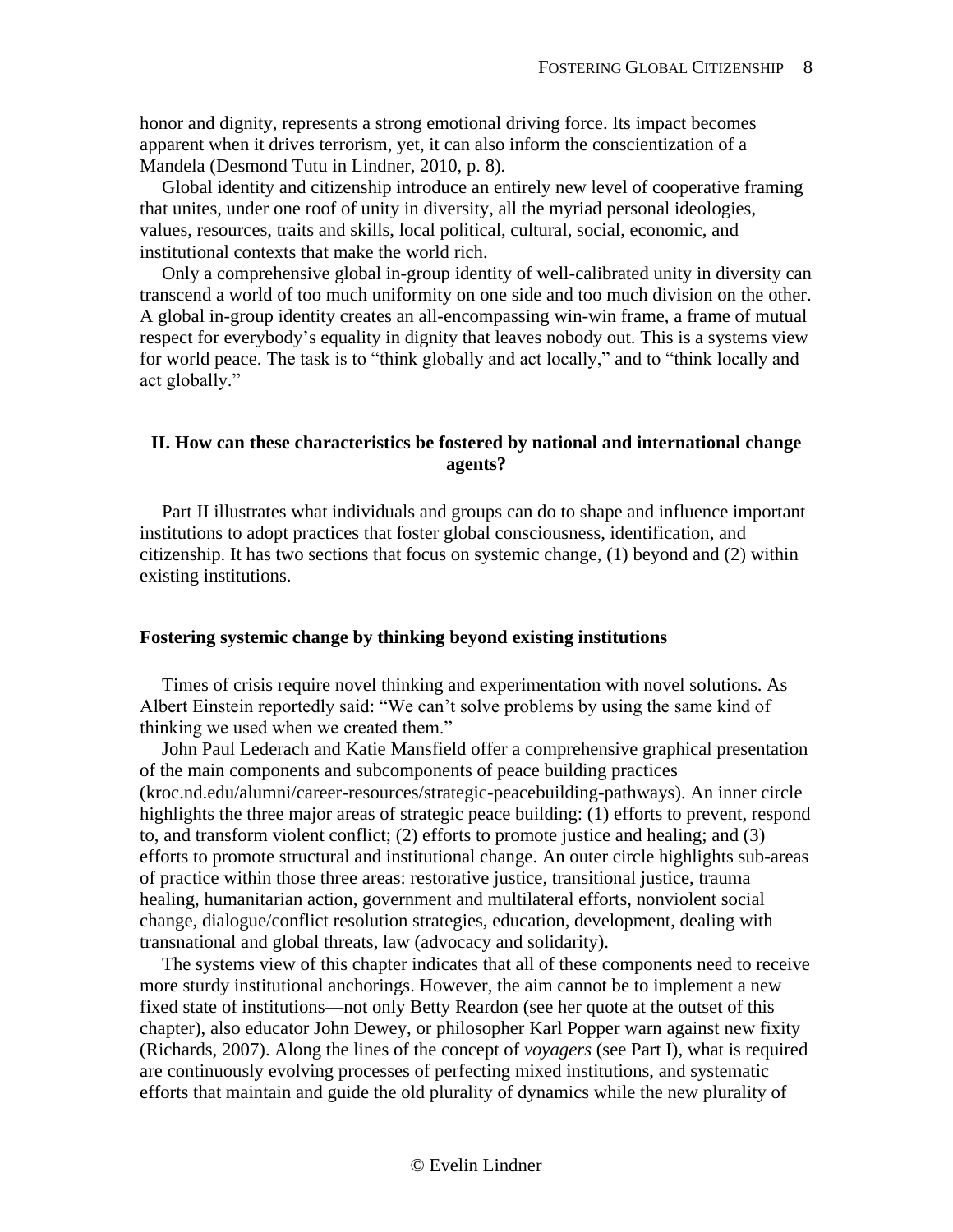dynamics is being invented and tried out.

Rigid institutions are obsolete in a context where balance is a never-ending calibration process of continuous regulatory feedback loops. Only a carefully sustained balancing, a flexibly nested unity-in-diversity design of institutions, locally and globally, can provide the appropriate frames for the right kind of relationships between people, as well as between people and their ecosphere. Both extremes, "too much government" and "too little government," must be avoided.

The task at hand is therefore not just to fashion new institutions, but new ways of envisioning institutions. To do so, brainstorming cannot be based too rigidly on traditional fixed templates, but needs space to think outside of the box. The tool box of human culture and imagination may not yet entail what is needed; new thinking has to embark on inventing yet unknown futures.

A high official in the United Nations Environment Programme (UNEP), Per Menzony Bakken, looks back on many decades of experience in international work (Lindner, 2010, pp. xxvi–xxvii). He differentiates between four tasks: (1) policy, (2) strategy, (3) network building, and (4) organization/logistics/implementation. He warns that novel and groundbreaking visions for new policies will never manifest if the difficulties of implementing them are allowed to stop them before they germinate. The most common mistake is to allow strategic considerations to exclude policy options too early in the process. During brainstorming, strategy has to be held at a distance, keeping the destructive "but, this is too difficult to achieve!" at bay with "if it were not difficult, it would have been done a long time ago."

Cultural anthropologist Margaret Mead said, "Never doubt that a small group of thoughtful, committed citizens can change the world. Indeed, it is the only thing that ever has." Thoughtfulness, at the present point in history, means stepping out of the box, into a bird's eye perspective, imagining new worlds (policy), and, from there, caringly and cautiously nudging systemic paradigm shifts (strategy).

Physicist Paul Raskin, leading author of the influential essay "Great Transition" (Raskin et al., 2002) and founder of the Great Transition Initiative (GTI, www.gtinitiative.org), works with scenarios that combine quantitative modeling with qualitative narratives. According to his analysis, only "the quality of awareness and engagement of a global citizenship movement" is in the position to perform the transition needed. He doubts that intergovernmental organizations, civil society, or the private sector can affect sufficient impact (www.gtinitiative.org/resources/stream.html). Raskin advises changing not only human choices, but the base of human choices. He recommends to concentrate on ultimate drivers, such as values, understanding, power, and culture, rather than on proximate drivers, such as economic patterns, technology, demographics and institutions. A *great transition* has to go deeper, to the root causes that shape society and the human experience.

Social scientist and activist Riane T. Eisler calls for new social categories to go beyond conventional dichotomies such as religious versus secular, right versus left, capitalist versus communist, Eastern versus Western, or industrial versus pre- or postindustrial. We could extend this list with realism versus idealism, hatred versus love, victory versus defeat, altruism versus egoism, self-interest versus common interest, collectivist versus individualist, big versus small government, globalization versus localization, women versus men, and so forth (Lindner, 2010, p. 95).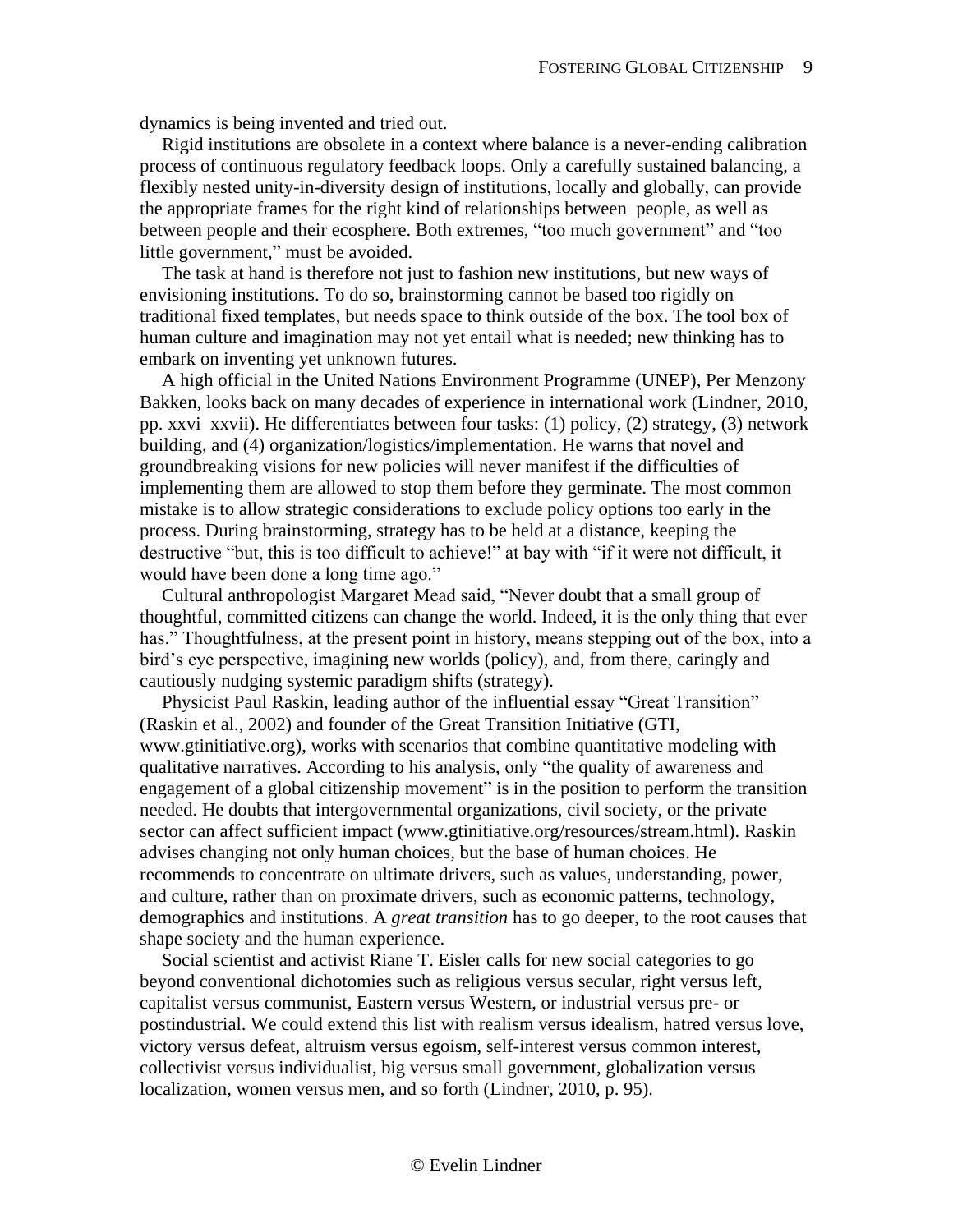Changing the base of human choices by transcending existing practices and institutions is like the swimmer leaping from seemingly firm ground into the water (Part I). Detachment is necessary because even the most familiar and well-established terms, concepts, beliefs, practices, and institutions may represent outdated strategies and preclude new policies.

The most important task is to recast the notion of globalization, away from accepting or rejecting it wholesale, to humanizing it. Globalization has many malign aspects, but it has also benign effects. Admittedly, the economic activities that drive globalization have so far not overcome the dominator culture of the past 10,000 years. However, globalization does also has connective effects. Most importantly, the emergence of the imagery and reality of One World weakens what is called the *security dilemma*. This term is used in political science to describe how mutual distrust can bring states that have no intention of harming one another into bloody war (Herz, 1950). The security dilemma is tragic because its "logic of mistrust and fear" is inescapable in a fragmented world. Global connections open unprecedented space for global community building initiatives to succeed and to further reduce the security dilemma.

Only pro-active and well-designed global framing can prevent the present window of opportunity from closing again. A system of sovereign nation-states ascribes national identities, allowing for patriotism being informed by out-group enmity. Such divisive ascriptions of enmity must be transcended. Nested global layers of institutions and identities must coordinate local institutions and identities in ways that secure harmony through unity in diversity. Global public policy makers must become more daring and sincere in making policies for egalization to humanize globalization, or what Raskin calls the *planetary phase*.

According to Raskin's research, societal complexity increases in the course of transitions. Each phase absorbs and transforms its antecedents. The form of social organization, the character of the economic system, and the capacity for communication are the three critical and interacting aspects at each stage, see Table 1.

|                       | <b>Stone Age</b>         | <b>Early</b><br><b>Civilization</b> | <b>Modern Era</b>    | <b>Planetary</b><br><b>Phase</b> |
|-----------------------|--------------------------|-------------------------------------|----------------------|----------------------------------|
| <b>Organization</b>   | Tribe/village            | City-state,<br>Kingdom              | Nation-state         | Global<br>governance             |
| <b>Economy</b>        | Hunting and<br>Gathering | Settled<br>agriculture              | Industrial<br>system | Globalization                    |
| <b>Communications</b> | Language                 | Writing                             | Printing             | Internet                         |

**Table 1. Characteristics of Historical Eras**

Adapted from Raskin et al., 2002, p. 3

At the current point in time, according to Raskin, "business-as-usual" is a utopian fantasy and bound to miss the planetary phase. What is needed is to complement technology improvements with lifestyles and values changes that provide an alternative vision of development globally.

How can appropriate new global governance be fashioned? Anthropologist Alan P.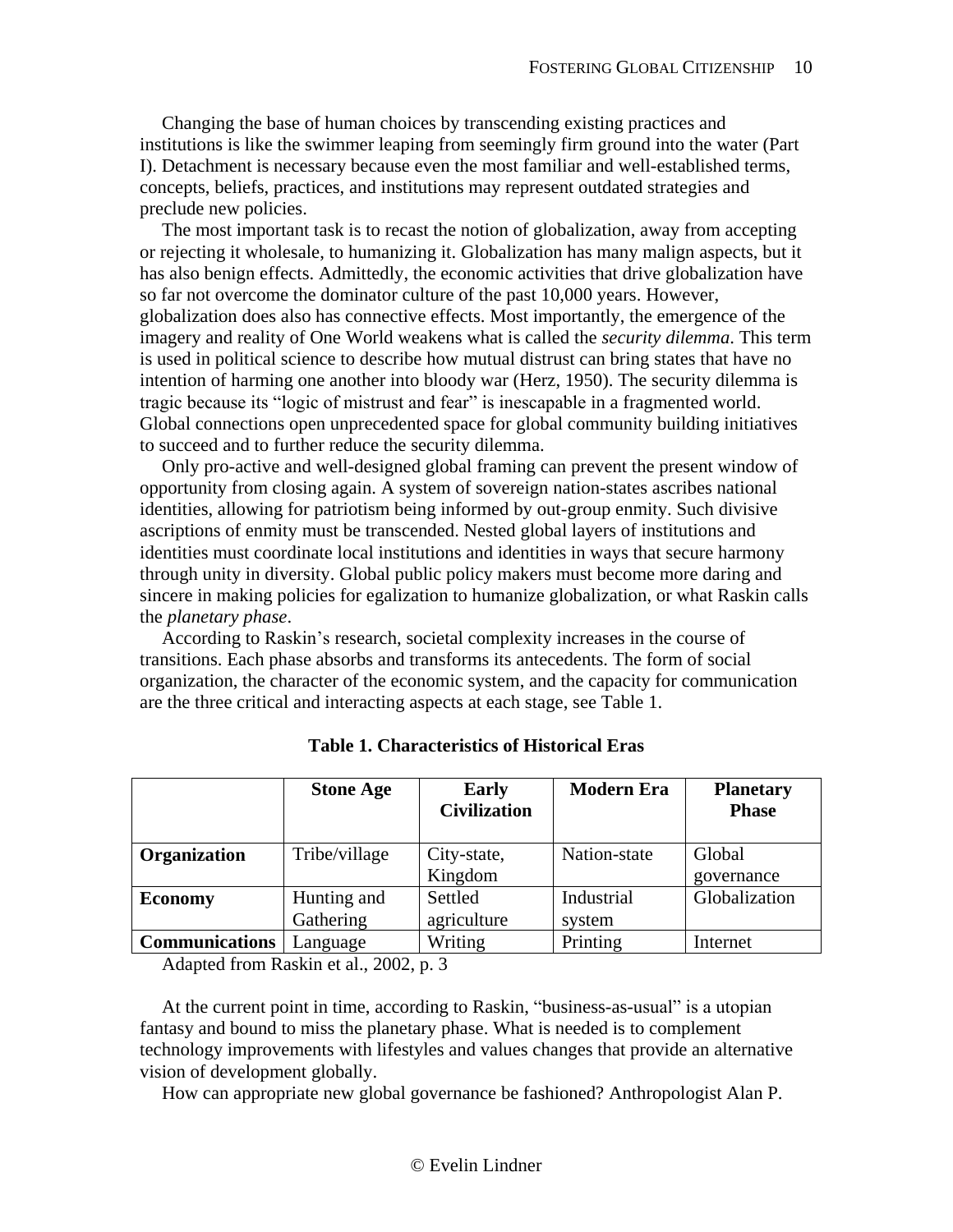Fiske found four basic forms of organizing sociality— $(1)$  communal sharing, CS,  $(2)$ authority ranking, AR (3) equality matching, EM, and (4) market pricing, MP. Family life is often informed by communal sharing, need and ability are definitorial. Trust, love, care, and intimacy can prosper in this context. Authority ranking involves asymmetry among people who are ordered along vertical hierarchical social dimensions. Equality matching implies a model of balance such as in turn taking, for instance, in car pools or babysitting cooperatives. Market pricing builds on a model of proportionality with respect to ratios and rates. The presently largest frame is MP, which means competition. As long as profit maximization defines global culture, while leaving a power vacuum at the global level through the divisions of a nation-state system, a culture of competition divides and weakens the human family.

To reach a planetary phase of global unity in diversity and build a dignified harmonious world society of citizens with a global identity, it may be helpful to design institutional frames to re-arrange the order of embeddedness of CS, AR, EM and MP. Perhaps communal sharing can be given priority? Perhaps this will persuade people to develop a global identity of unity in diversity, or what I call a sunflower identity? Perhaps this will convince individuals and groups, from local to global levels, from citizens to the United Nations and other international organizations, to think and evaluate how what they do, or could do, affects the global community?

Countries such as Norway offer an illustration. Norway is a country with a highly developed modern market-based economy. However, weather conditions can be extreme. As soon as people find themselves in emergency situations, communal sharing kicks in, together with protective authority ranking. Attempts to exploit an emergency through equality matching or market pricing, are blocked. Emergencies are not seen as "business opportunities." Indeed, emergency qualifies as appropriate description of the situation of present world society.

I have coined the term *egalization* to denote equality in dignity. If we define *globalization* as "the coming together of the human family into One World," and *egalization* as "the realization of equality in dignity for each member of this family," we can coin the word *globegalization* (Lindner, 2010). This is shorthand for "coming together and humanizing globalization with egalization." I call for egalization to humanize globalization. Globegalization can dignify our world.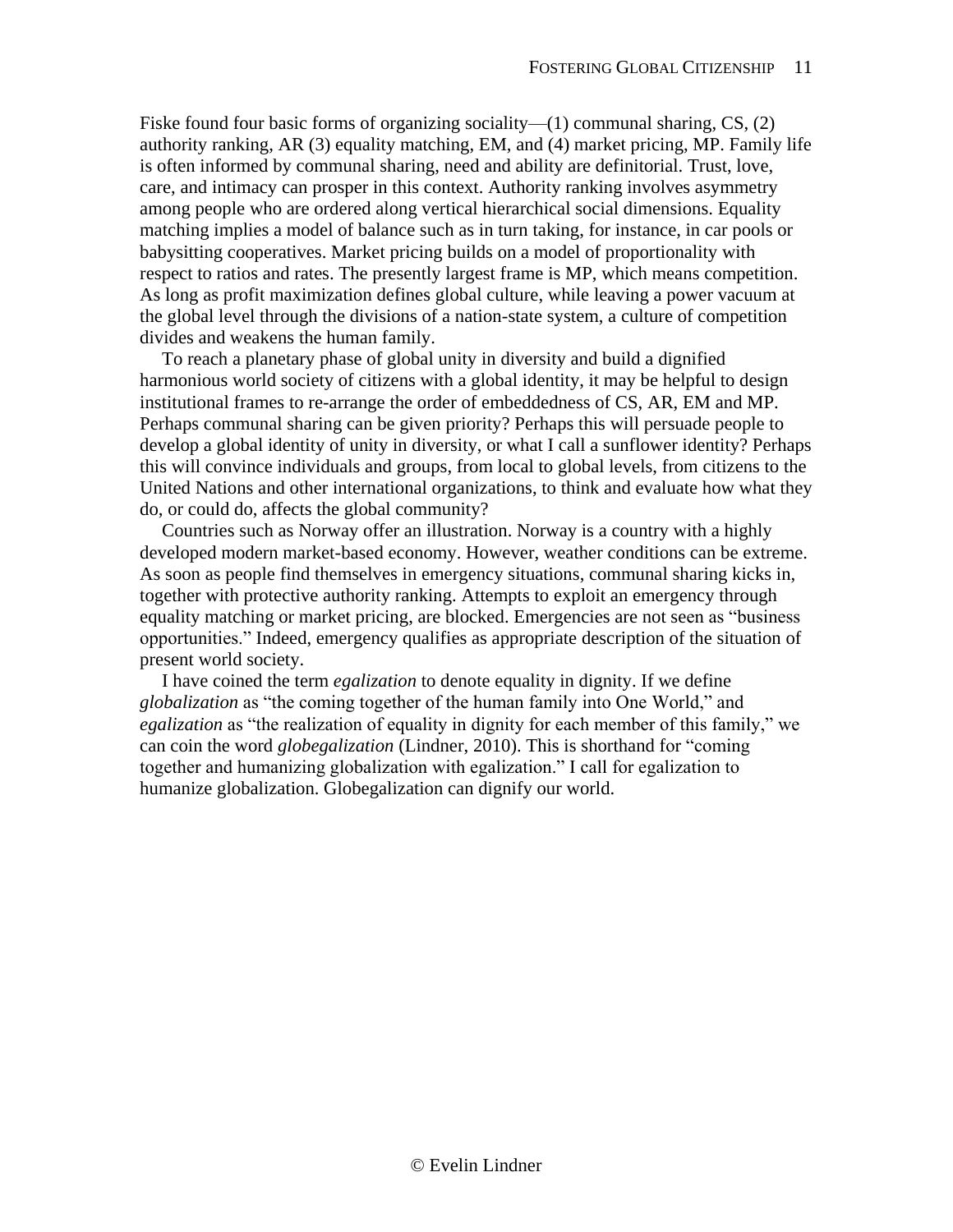

# **Table 2: How Globegalization Can Frame Global Citizenship**

Table 2 offers brainstorming on how the humanization of globalization through egalization, a process I call globegalization, could be envisaged by a global citizens movement.

# <span id="page-11-0"></span>**Fostering systemic change by thinking within existing institutions**

The previous section addressed what Raskin calls large-scale proximate levers of change. Some illustrative examples for smaller-scale initiatives are given in the following.

In his paper on constructive conflict management, Morton Deutsch spells out how all levels of society, from the individual to national and international organizations and institutions can innovate in similar ways. Adapting his recommendations for the global citizens movement, we can suggest that in each institution—at every level, from government, education, the media, religion, and industry—the leading figures can

- (1) articulate and support a normative framework that encourages global citizenship and the sense of being a member of a world community that inhabits the same neighborhood in the universe, the Earth; they can help to make it widely known, salient, and popular;
- (2) serve as good models in the way they develop global citizenship and provide leadership;
- (3) develop and provide incentives for globally inclusive behavior that strengthens the notion and reality of a united global community, and deters polarizing behavior;
- (4) develop and provide opportunities, through education and training, for the acquisition of the skills involved in developing a sense of global citizenship;
- (5) develop and provide third-party facilities that support global citizenship, such as conciliation, mediation, arbitration, and judicial procedures, not only locally, but at a systemic global level (adapted from Deutsch, 1994, p. 114).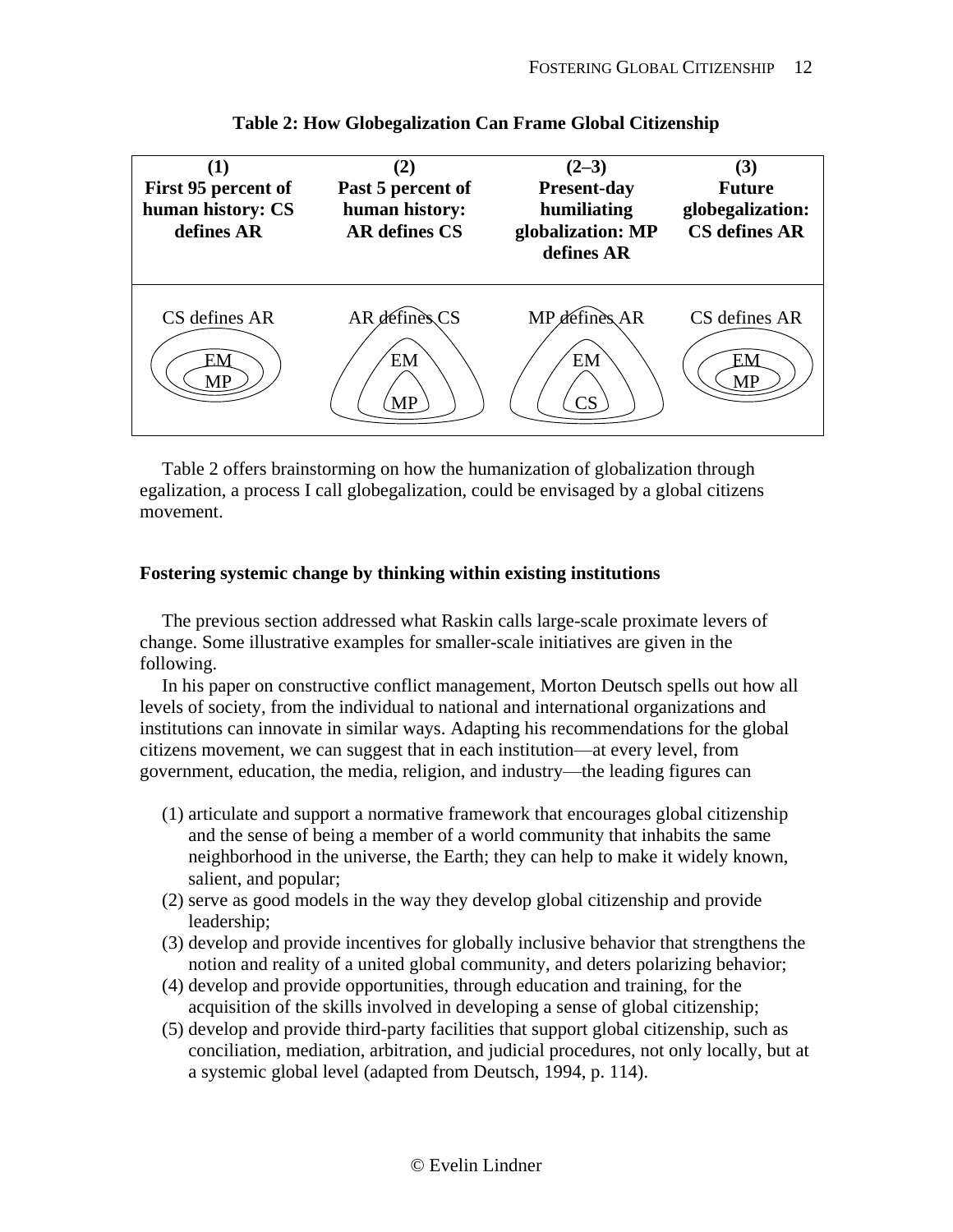Citizens all over the world can use Deutsch's recommendations as starting points for a brainstorming process on how existing institutions can be developed further.

For example, even though many suitable institutions already exist, they are not yet sufficiently known. The UN's Declaration of Human Rights is central to the development of global citizenship. However, few people know about it. How can the Internet, as well as other communication facilities, be employed to and from people throughout the world of its existence to make it more salient in people's awareness?

Existing institutions benefit from adapting their cultures and outreach. For instance, how can schools foster a global, cooperative consciousness? How can schools be helped to become cooperative institutions with a pedagogy that fosters a culture of global cooperation? How can methods of learning draw on the world's cultural diversity so as to nurture global unity in diversity? Can the concept of learning and its institutional structures adapt to educate people to be responsible global citizens rather than submissive subalterns? To give an example: with a handful of students in New York City in 2005, the Global Citizen Corps program has grown to develop 1,100 youth leaders and engage 24,000 young people around the world in eight countries (www.globalcitizencorps.org). Students are able to use the Internet, Web chats, and videoconferencing to have discussions, engage in dialogue and form friendships with peers from across the globe. Or, the Global Citizen Year program is a cross-sector model that partners with high schools and colleges in the United States and NGOs around the world to create opportunities for emerging leaders to work as apprentices in Asia, Africa and Latin America in the year between high school and college (GCY, globalcitizenyear.org). GCY has pledged to engage 1,000 young people in the program by 2015 to unleash a pipeline of emerging leaders to find innovative solutions to the global challenges of the 21st century.

Also entirely new mandates can be created within existing institutions. Farida Shaheed, sociologist from Pakistan, for example, was appointed as the first Independent Expert in the field of Cultural Rights by the Human Rights Council in October 2009. This new mandate highlights the importance of, and the right to, cultural life and cultural development as an essential and inherent right of all individuals and peoples and stresses that cultural rights must celebrate the diversities that define our collective humanity while ensuring that the right to pursue, develop and preserve culture in all its manifestations is in consonance with and serves to uphold the universality, indivisibility and interdependence of all human rights.

New legal frameworks can be brought on their way. A new standard for urban and community accounting, for instance, was ratified in early 2007. United Nations and Local Governments for Sustainability (ICLEI) ratified the triple bottom line approach, abbreviated as "TBL" or "3BL," and also known as "the three pillars" of "people, planet, profit" or "economic, ecological and social." TBL became the dominant approach to public sector full cost accounting (see also the ecoBudget standard for reporting ecological footprint). Also in the private sector, a commitment to corporate social responsibility implies some form of TBL reporting. New information and communication technologies give rise to new kinds of global nonmarket practices, such as peer-to-peer models (P2P), used by initiatives such as the Free Software and Open Source movement (Bauwens, 2008).

In sum, large-scale visions are needed to guide the thrust of smaller-scale change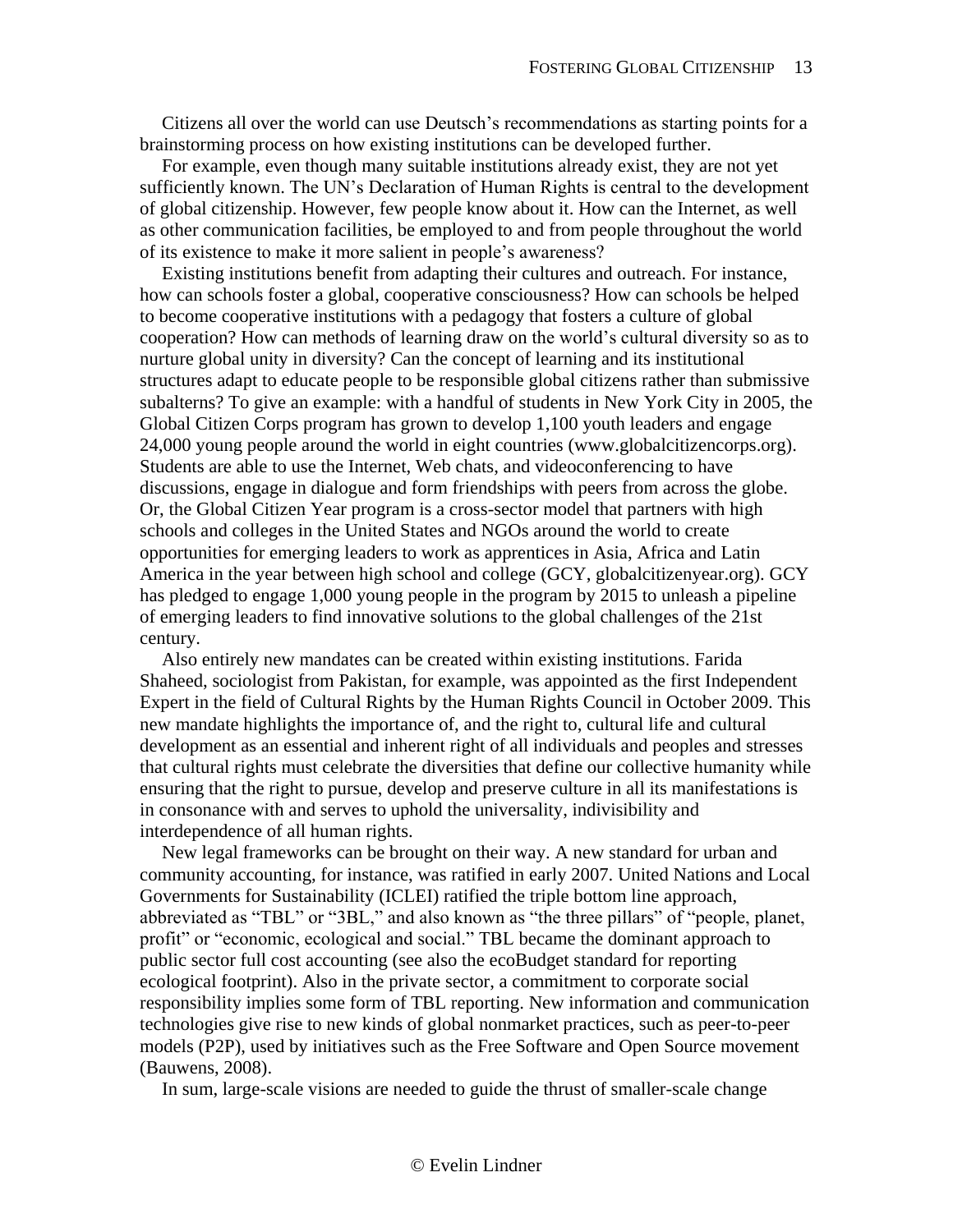efforts. When existing institutions want to re-think themselves, they need to have a vision of where to go. Educational institutions as they are organized now do not need to regard themselves as givens but can be made to promote globegalization; faith groups can reinvent themselves; the terms "business" and "corporation" can be filled with innovative contents; and also national governments, groupings such as the European Union, the United Nations and other international organizations can re-think themselves to get ready for a sustainable future for all world citizens. Of utmost importance is the re-fashioning of global systems. Currently, global players—global speculators achieved notoriety only very recently—abuse the power vacuum left by a fragmented nation-state system.

#### <span id="page-13-0"></span>**III. Which difficulties might be expected and how could they be overcome?**

Two main obstacles to global citizenship can be observed and expected, (1) obstacles within individuals, and (2) obstacles in the present world structure.

As to obstacles within individuals, they range from simple unawareness to active resistance. First, people lack information and are ignorant about the possibilities of global citizenship—it is just outside of their consciousness. Then, people are strongly identified with their tribe, group, nation, or religion, and do not recognize the possibility of a world of unity in diversity. This problem is exacerbated in a world that is ever more interconnected through globalization. The resulting confusion and contradictions might instigate fear of global identification more than willingness to engage in it. Also the legacy of colonialism, the Cold War, and authoritarian regimes is likely to cause apprehension. Rather than enthusiasm to create a world of unity in diversity, people fear Malthusian global division and anarchy or Orwellian global uniformity. Last but not least, those in power, who benefit from the existing system, use the media, education, and other influences to create a "false consciousness" about the lessons and dangers that will be experienced by "globegalization." This may be due to their anxiousness of the uncertainties connected with change, or to a desire to hold on to privileges, even if at the disadvantage of others.

With regard to obstacles within world structure, there is no clear image of how a global society would function, nor of its possible problems as well as advantages. Furthermore, there are many institutions that depend on the status quo for their existence. There members therefore have a vested interest to keep these institutions in place.

What would a global unity-in-diversity society look like? Paul Raskin's work on scenarios was mentioned earlier. Global futures cannot be predicted with certainty due to three types of indeterminacy—ignorance, surprise, and volition (Raskin et al., 2002, p. 13). Raskin uses scenarios because, even though they cannot give certain predictions, they can provide insight into the scope of the possible to support informed and rational action. His *Great Transition* scenario would change the character of global civilization and validate global solidarity, cultural cross-fertilization and economic connectedness while seeking a liberatory, humanistic and ecological transition.

How can this transition be brought about? Following Margaret Mead's adage, a global citizens movement at all levels, from civil society to the gatekeepers of political and economic institutions, needs to implement institutional frames that secure this transition systemically. As soon as new frames are in place, they will nudge people to widen the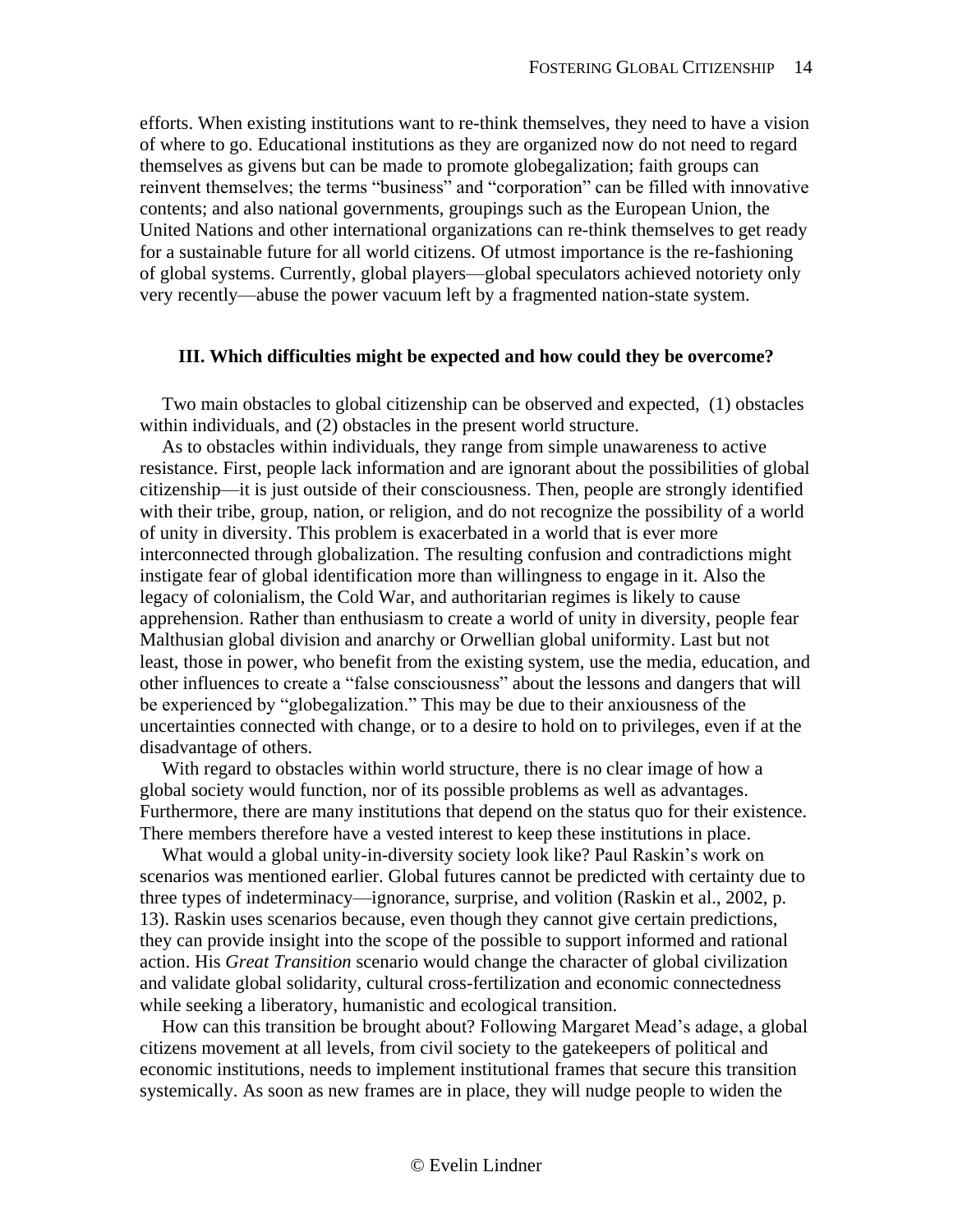boundaries of empathy and compassion to match the size of those frames. The transition can be described as proceeding in several intertwined loops (Lindner, 2009, p. 71). Institution-building is of primary importance because dignified institutions can frame subsequent feedback loops and foster global cooperation in a systemic rather than haphazard way. Any subsequent loop will have the advantage of enjoying the support from the system, no longer only depending on a few gifted Gandhi-like individuals. As soon as new nested layers of self-reforming global institutions are implemented, they will transform local cultures accordingly.

To bring such a change on its way, it is necessary to develop widespread communications about the nature and benefits of global citizenship and to develop worldwide groups that can support and promote global identification and global citizenship. Philosopher Kwame Anthony Appiah views cosmopolitanism as a moral code characterized by conversation: "It begins with the simple idea that in the human community, as in national communities, we need to develop habits of coexistence: conversation in its older meaning, of living together, association" (Appiah, 2006, p. xix).

In this spirit, the 12th session of the Provisional World Parliament convenes in Kolkata, India, December 27-31, 2010 (Martin, 2010; www.earthfederation.info). Since 2010, a World Dignity University is being developed (www.worlddignityuniversity.org).

#### **IV. Suggestions for research**

<span id="page-14-0"></span>Part IV addresses the research needed to organize the world as One integrated dynamic equilibrium based on the principle of unity in diversity and global citizenship as frames for cooperation. Researchers can analyze and synthesize; this is their expertise. They are therefore among the first to be called on to step up to the challenges of global crises. Not just the surface of social and societal arrangements needs re-evaluation, but their deep structures.

Philosopher Immanuel Kant suggested a world federation as path to perpetual world peace, and even though "the politics of world federation" have been analyzed further since (see Baratta, 2004), more research on global governance models is needed. Early peace psychologists have developed different proposals of how to develop a peaceful global community (Rudmin, 1991), and present-day psychologists are called on to follow suit. New ways of living together must be experimented with. Sociologist Amitai Etzioni founded the communitarian movement. He calls for individual rights and aspirations to be inserted into a sense of community, at national and international levels (Etzioni, 2006). Philosopher Avishai Margalit speaks to public policy makers when he stipulates that it is not enough to create a just society, but that we need a *decent* society, with institutions that do not humiliate their citizens (Margalit, 1996). Can *globegalization* create a decent world? Research is needed.

Concepts such as unity in diversity and subsidiarity are central. Research must elucidate how local diversity can flourish under an umbrella of global unity, and how the nesting of subsidiarity can help to realize this. The concept of unity in diversity is bound to face many problems, for instance, What is the definition of unity in diversity? How should unity be defined? At what point does unity degrade into uniformity and when does diversity become divisive? Conflicts will emerge between the global community and a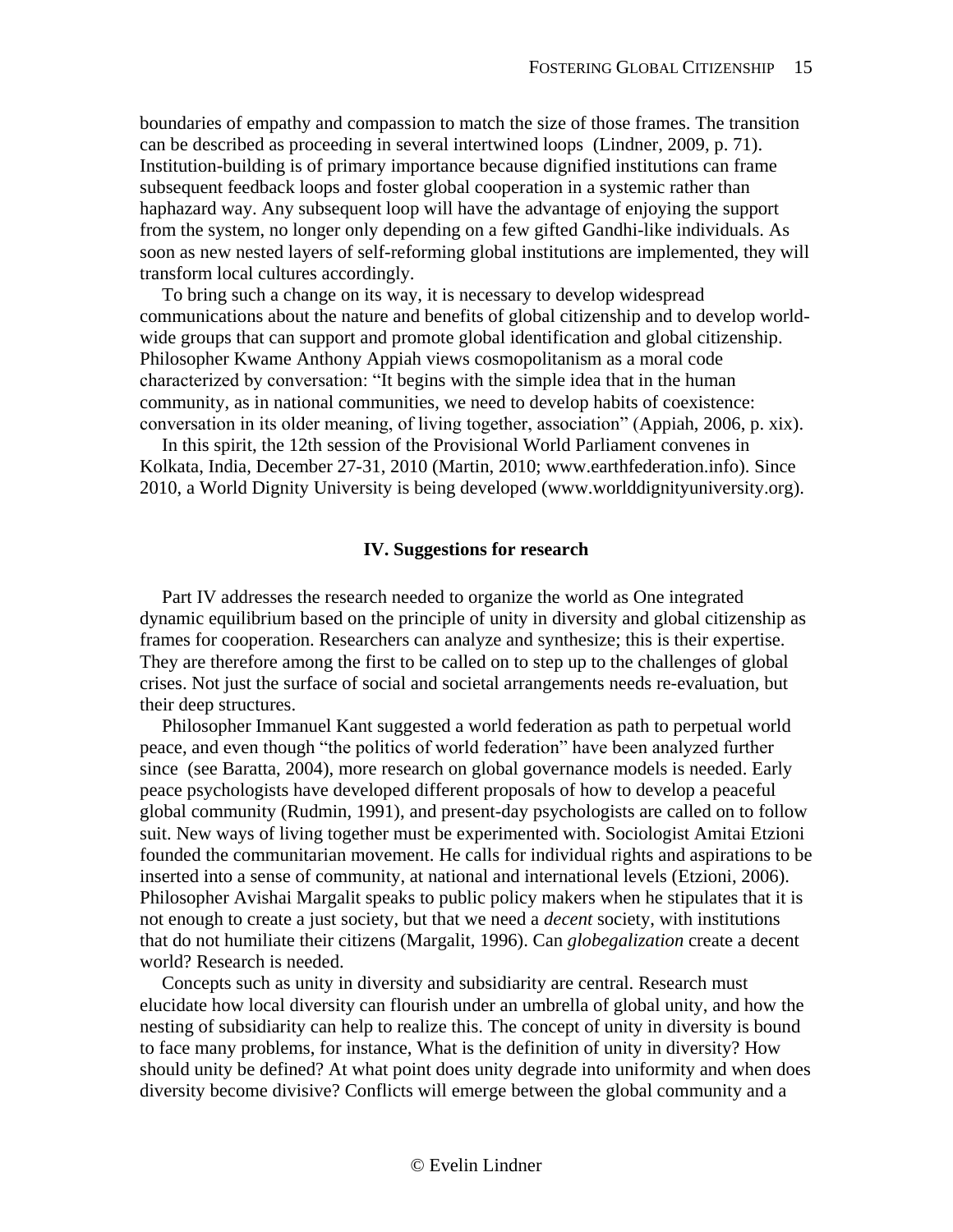unit within it and also between two units within it. Research needs to indicate what sorts of conflict are most likely and how they can be managed constructively.

At present, large world-regions adhere to a culture of collectivist and authoritarian uniformity rather than unity in diversity. On October, 8, 2010, China, for instance, angrily summoned Norway's ambassador to protest at the Norwegian Nobel Committee's decision to give the Peace Prize to Chinese dissident Liu Xiaobo. This incident highlights that Chinese ways of conceptualizing harmony are not necessarily congruent with European visions of social cohesion. To put it crudely, in the traditional cultures that characterized the past 10,000 years almost everywhere on the globe, unity, peace, conflict resolution, or reconciliation were defined as successful patronage over unequals (uniformity), and safely keeping enemies out (division). In contrast, in a context of global unity in diversity, the same aims are sought by all-inclusive mutual collaboration between equals.

The strength of cultures of collectivist and authoritarian uniformity was illustrated in the well-known Milgram experiments (Milgram, 1974). People gave electric shocks to others because those with authority in the lab, those leading the experiment, told them to. Even when the destructive effects of their work became clear, and their actions were incompatible with fundamental standards of morality, few people were able to resist authority (ibid., pp. 5-6). The earlier mentioned experiments by Ross et al. show that cooperative approaches are chosen when the context is framed as a community situation.

Peter T. Coleman and his colleagues use a *dynamical systems* approach to conceptualize the intransigence entailed in intractable conflict (Vallacher et al., 2010). Their approach can also illuminate the intractable unsustainability of present arrangements of human affairs. Coleman et al. identify *attractors*, or dominant mental and behavioral patterns that offer a coherent map of the world and a stable platform for action. More research is needed on how institutions built on the principle of unity in diversity can offer unifying frames and attractors that systemically induce cooperation between diverse concepts and actors.

In my work, I call on scholars to "harvest" from all cultures of the world those practices and approaches that can support a more dignified future. The African philosophy of *ubuntu* ("I am because of you") is exemplary. Desmond Tutu used it as foundation for his Truth Commissions in South Africa (Battle, 1997). In pastoralist and tribal societies, *jirga* is a tribal assembly of elders which takes decisions by consensus. *Musyawarah, silahturahmi, asal ngumpul, palaver, shir*, are only a few more terms from the list of traditional approaches to deliberation and compromise used around the world that can create inclusive consensus. To institutionalize this harvesting research, I suggest focusing on the individual, away from reifying culture, and propose to extend the field of intercultural communication into the field of *Global Interhuman Communication* (Lindner, 2007).

Recent trends in research already point into this direction. There is a renewed interest in the ancient idea of cosmopolitanism (Hansen, 2008), ranging from political to moral, cultural, and economic cosmopolitanism. Scholars and practitioners in many fields are presently inquiring what it means to conceptualize all human beings as connected by their membership in a shared cosmos. Cosmopolitanism is a "humanist" ideology of identity politics, concerned with the cultivation of "global citizens" who celebrate difference but give preeminence to their transcendent ethic of conversation as a universal value (Sellers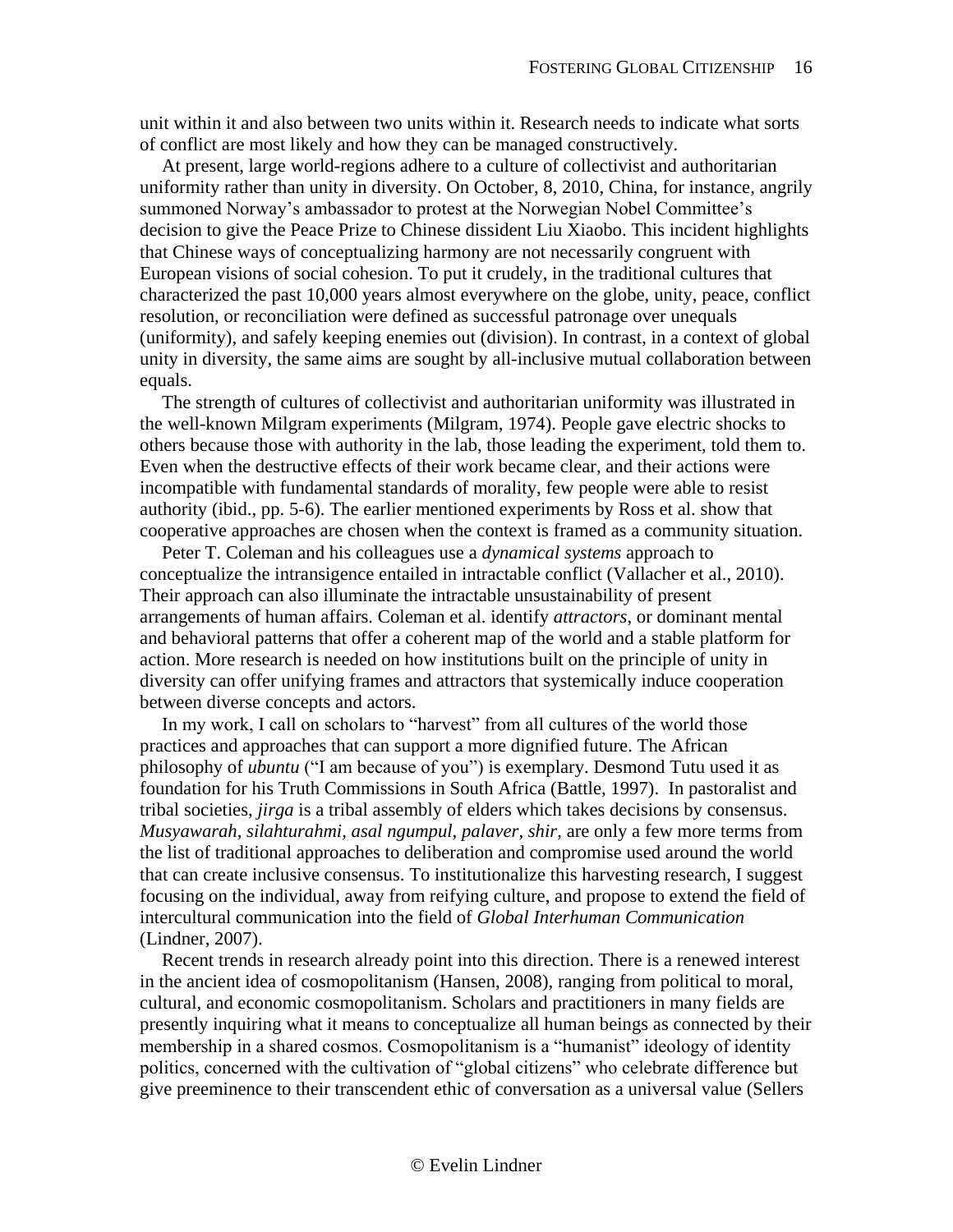et al., 1998). Its narrative leads away from a categorical approach to culture (Gjerde, 2004), and challenges the stability of a received taxonomy of identity (Hollinger, 2006).

Cosmopolitanism has emerged as a central idea in moral and political philosophy (e.g., Appiah, 2006; Benhabib, 2006), as well as political science (e.g., Ypi, 2008) and education (e.g., Hansen, 2008; Unterhalter, 2008), not least as a response to the identity threats of globalization (Arnett, 2002) and as a corrective to the potential essentialism of multiculturalism (Verkuyten, 2007). There is increasing recognition in the social science literature of the multiracial identity experience (e.g., Shih & Sanchez, 2009) and intersectionality (Cole, 2009). As an ideology of ideal intergroup relations, cosmopolitanism seeks to cultivate conversation across distinct human communities, coupled with recognition of the legitimacy of that distinctiveness.

[Cosmopolitanism] is the idea that we have obligations to others *. . .* that stretch beyond those to whom we are related by the ties of kith and kin, or even the more formal ties of a shared citizenship. [It is the idea] that we take seriously the value not just of human life but of particular human lives, which means taking an interest in the practices and beliefs that lend them significance. People are different, the cosmopolitan knows, and there is much to learn from our differences. (Appiah, 2006, p. xv)

Barrack Obama's election in the United States signaled a shift toward a cosmopolitan code of identity ethics and a recognition of the inherent intersectionality of identity politics (Hammack, 2010). It is not a "power-differential-blind" view of diversity; it allows for a cosmopolitanism that is combined with the *conscientização* needed to work for social justice.

Obama does not seek to *neutralize* or to *deny* the role of power and hegemony but to *use* conversation as a strategy of *action*, action fundamentally characterized by *conversation*, rather than *confrontation*, by *negotiation* rather than *negation*, and by *words* rather than *war*. In this way, Obama's cosmopolitanism is rooted in pragmatism, he works to transform division into diversity, and this pragmatism is fused with an ideological commitment to social justice, which stands for the unity he advocates. The unity of shared humanity is normative, while it requires pragmatic work to manifest this message in reality, to invite division to transform into unity in diversity. It integrates the double consciousness (Du Bois, 1903) of principled pragmatism of standing by the lofty norms of humanism at the core of the sunflower, while pragmatically living in diversity (petals). Obama's personal narrative provides a template of resilience in the context of potential fragmentation (Lifton, 1993).

We live in times of greater threat than ever but also of greater promise. Never before in human history has anything comparable occurred. Never did a unification process comprise the entire globe and touch so many hearts and minds. Never before did a concurrent continuous revolution—the human rights revolution—call into question traditional norms so radically.

In a cooperative situation the goals are so linked that everybody 'sinks or swims' together, while in the competitive situation if one swims, the other must sink." This chapter argues that, at present, global society has not yet learned to swim together, and thus risks sinking together. Global society's psychological, social, and societal cohesion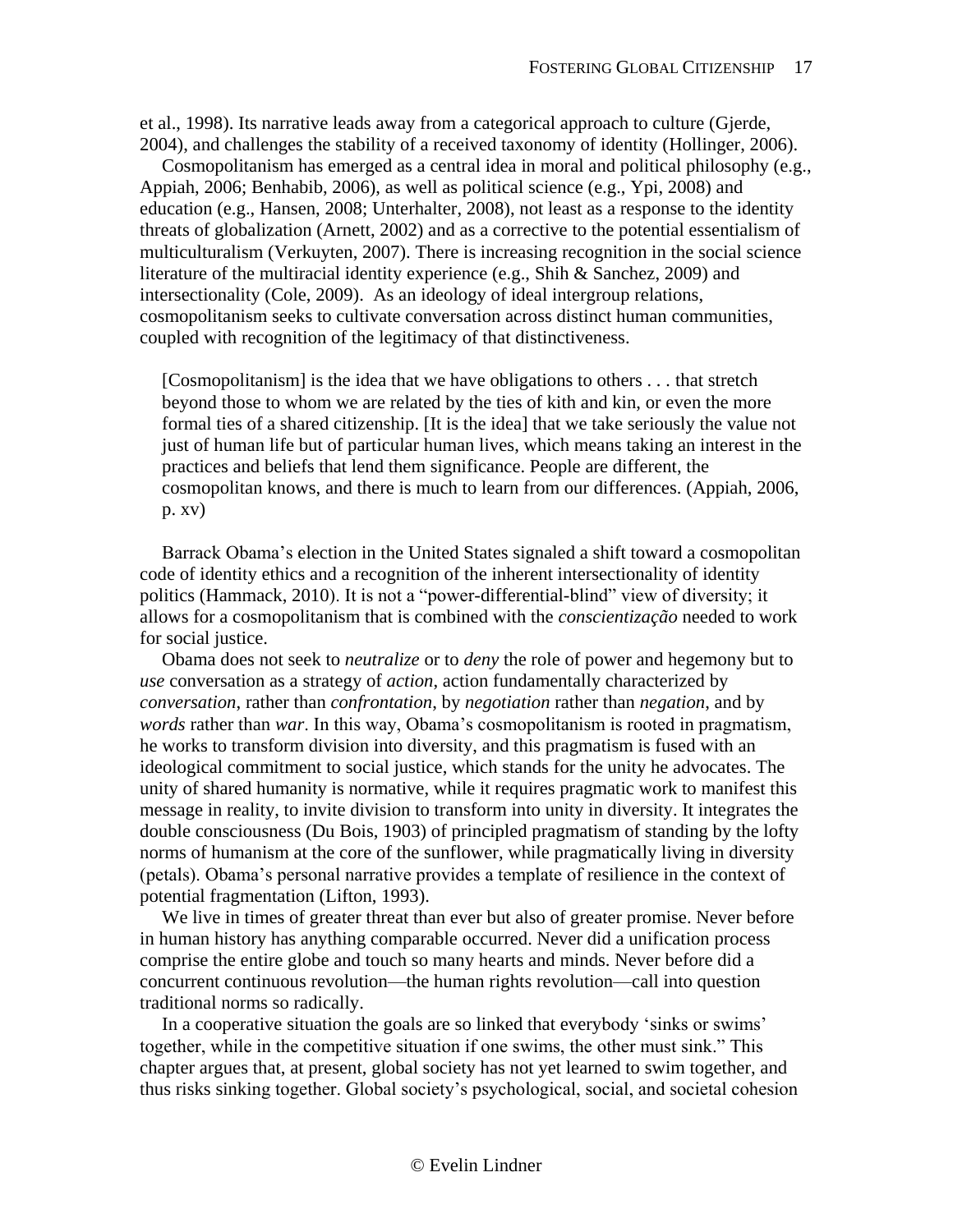still fails to match the requirements for cooperation that it faces. Human-made concepts, practices, and institutions still have to live up to the reality of their own embeddedness in nature, as well as the fact that in an interdependent world, local conflicts diffuse and affect everyone. This chapter makes the point that it is of utmost importance that the global community learns to cooperate, so as to create a worthwhile future for the next generation. The emergence of the imagery and reality of One World represents a historic window of opportunity and hope that must be actively seized.

## **References**

- <span id="page-17-0"></span>Appiah, Kwame Anthony (2006). *Cosmopolitanism: Ethics in a World of Strangers.* New York: Norton.
- Arnett, Jeffrey Jensen (2002). The Psychology of Globalization. In *American Psychologist, 57* (10), pp. 774-783, identities.org.ru/readings/Psychology\_of\_globalization.pdf.
- Baratta, Joseph Preston (2004). *The Politics of World Federation, Volume 1. The United Nations, U.N. Reform, Atomic Control, Volume 2. From World Federalism to Global Governance.* Westport, CT: Greendwood/Praeger.
- Battle, Michael Jesse (1997). *Reconciliation. The Ubuntu Theology of Desmond Tutu.*  Cleveland, OH: Pilgrim Press.
- Bauwens, Michael (2008). *The Political Economy of Peer Production.* Kaiserslautern, Germany: Project Oekonux, en.wiki.oekonux.org/Oekonux/TranslationProjects/BauwensPoliticalEconomy#id 2.
- Belenky, Mary Field (1997). *Women's Ways of Knowing: The Development of Self, Voice, and Mind.* 10th anniversary edition. New York: Basic Books.
- Benhabib, Seyla (2006). *Another Cosmopolitanism.* Oxford: Oxford University Press.
- Berry, Thomas (1999). *The Great Work: Our Way into the Future.* New York: Bell Tower.
- Christie, Daniel J. (2006). What Is Peace Psychology the Psychology of? In *Journal of Social Issues, 62* (1), pp. 1-17, www3.interscience.wiley.com/journal/118601535/abstract.
- Clements, Kevin Paul (2011). *Enlarging the Boundaries of Compassion.* Brisbane, Australia: University of Queensland Press, forthcoming.
- Cole, Elizabeth R. (2009). Intersectionality and Research in Psychology. In *American Psychologist, 64* (3), pp. 170-180, aurora.wells.edu/~vim/Intersectionality\_Psy.pdf.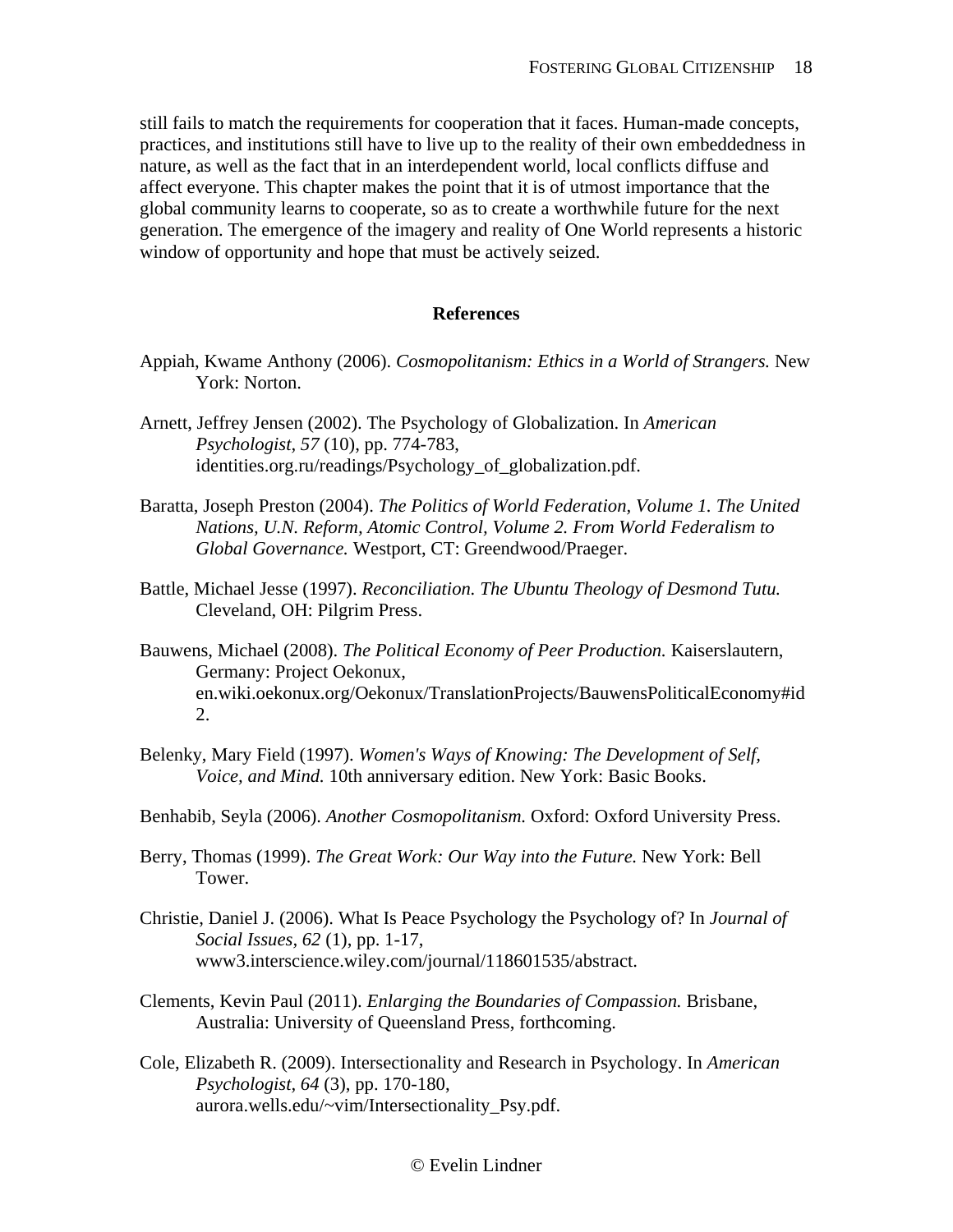- Coleman, Peter T. (2000). Power and Conflict. In Deutsch, Morton and Coleman, Peter T. (Eds.), *The Handbook of Conflict Resolution: Theory and Practice.* (pp. 108- 130) San Francisco, CA: Jossey-Bass.
- Deutsch, Morton (1973). *The Resolution of Conflict: Constructive and Destructive Processes.* New Haven, CT: Yale University Press.
- Deutsch, Morton (1994). Constructive Conflict Management for the World Today. In *The International Journal of Conflict Management, 5* (2, April), pp. 111-129.
- Du Bois, William Edward Burghardt (1903). *The Souls of Black Folk: Essays and Sketches.* Chicago: McClurg.
- Eisler, Riane Tennenhaus (1987). *The Chalice and the Blade: Our History, Our Future.*  London: Unwin Hyman.
- Elias, Norbert (1987). *Involvement and Detachment. Contributions to the Sociology of Knowledge.* Oxford: Basil Blackwell, first published as *Engagement und Distanzierung. Arbeiten zur Wissenssoziologie I*, edited by Michael Schröter, Frankfurt am Main: Suhrkamp, 1983.
- Enright, Robert D., North, Joanna, and Tutu, Desmond Mpilo (Eds.) (1998). *Exploring Forgiveness.* Madison, WI: University of Wisconsin Press.
- Etzioni, Amitai (2006). A Neo-Communitarian Approach to International Relations: Rights and the Good. In *Human Rights Review, 7* (4, July-September), pp. 69-80, [www.gwu.edu/~ccps/etzioni/documents/A363-RightsandtheGood.pdf.](http://www.gwu.edu/~ccps/etzioni/documents/A363-RightsandtheGood.pdf)
- Fisher-Yoshida, Beth (2008). Coaching to Transform Perspective. In Mezirow, Jack and Taylor, Edward W. (Eds.), *Transformative Learning in Action.* San Francisco: Jossey-Bass.
- Foucault, Michel (1966). *Les Mots Et Les Choses: Une Archéologie Des Sciences Humaines.* Paris: Gallimard.
- Freire, Paulo (1970). *Pedagogy of the Oppressed.* New York: Continuum.
- Gandhi, Mohandas Karamchand Parel, Anthony J. (Ed.) (1997). *Hind Swaraj and Other Writings.* Cambridge: Cambridge University Press.
- Gjerde, Per F. (2004). Culture, Power, and Experience: Toward a Person-Centered Cultural Psychology. In *Human Development, 47* (3), pp. 138-157, uacoe.arizona.edu/moll/Prof/GJERDE\_CULTURE\_2004.pdf.
- Granovetter, Mark S. (1973). The Strength of Weak Ties. In *American Journal of Sociology, 78* (May), pp. 1360-1380.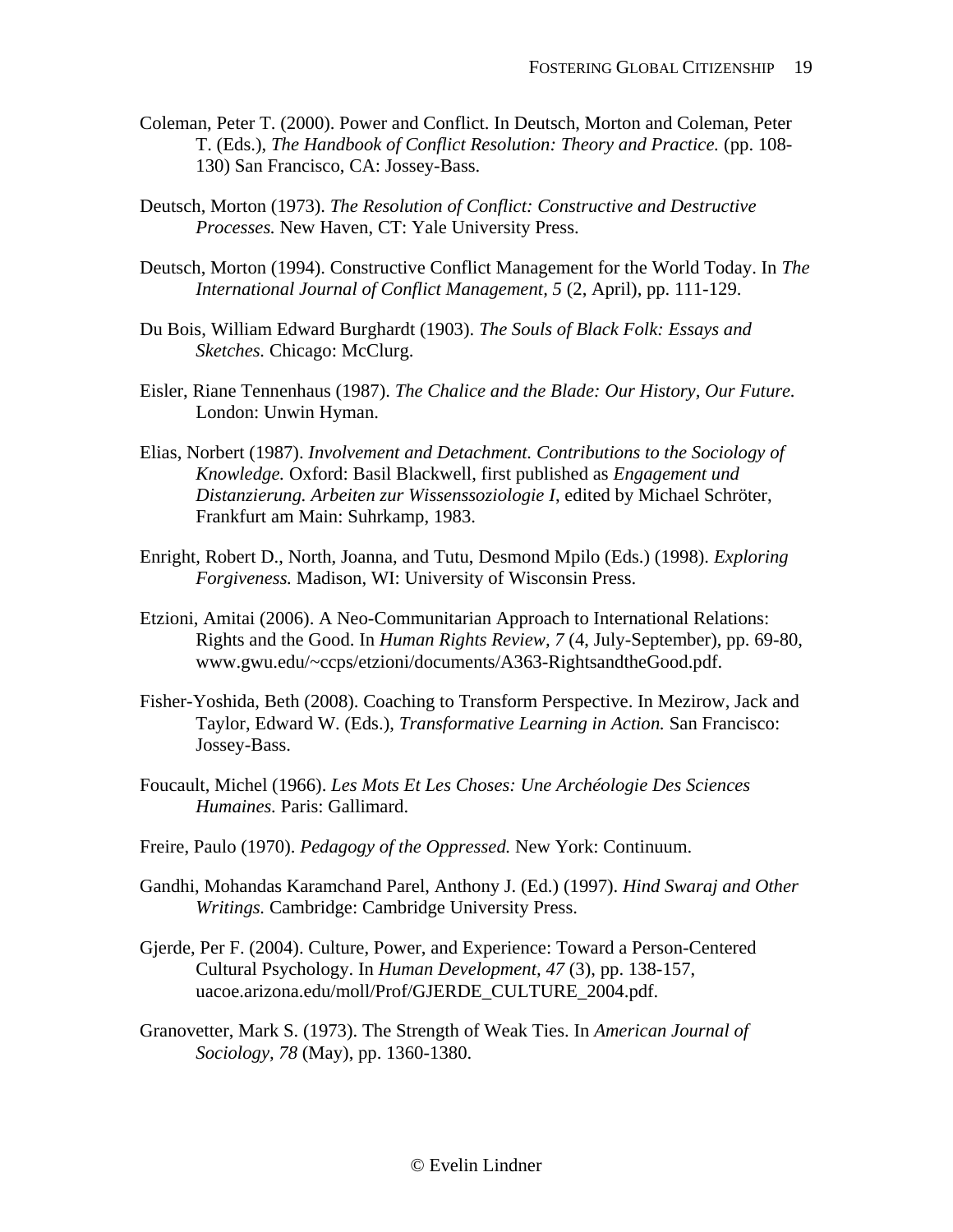- Hammack, Phillip L. (2010). The Political Psychology of Personal Narrative: The Case of Barack Obama. In *Analyses of Social Issues and Public Policy, 00* (00), pp. 1-25, onlinelibrary.wiley.com/doi/10.1111/j.1530-2415.2010.01207.x/pdf.
- Hansen, David T. (2008). Curriculum and the Idea of a Cosmopolitan Inheritance. In *Journal of Curriculum Studies, 40* (3), pp. 289-312, pdfserve.informaworld.com/325535\_751315987\_792742449.pdf.
- Hayashi, Kichiro (2002). Current Intercultural Issues and Challenges in Japanese Business Interfaces: Blending Theory and Practice. In *Intercultural Communication Studies, 5* (February), pp. 23-32.
- Heard, Gerald (1963). *The Five Ages of Man.* New York: Julian Press.
- Herz, John H. (1950). Idealist Internationalism and the Security Dilemma. In *World Politics, II*, pp. 157-180.
- Hollick, Malcolm (2006). *The Science of Oneness: A Worldview for the Twenty-First Century.* Ropley, Hampshire, UK: O-Books.
- Hollinger, David A. (2006). *Cosmopolitanism and Solidarity: Studies in Ethnoracial, Religious, and Professional Affiliation in the United States.* Madison, WI: University of Wisconsin Press.
- Johnson, David W., Johnson, Roger T., and Tjosvold, Dean (2000). Constructive Controversy: The Value of Intellectual Opposition. In Deutsch, Morton and Coleman, Peter T. (Eds.), *The Handbook of Conflict Resolution: Theory and Practice.* (pp. 65-85) San Francisco, CA: Jossey-Bass.
- Kuhn, Thomas S. (1962). *The Structure of Scientific Revolutions.* Chicago: University of Chicago Press.
- Lederach, John Paul (1995). *Preparing for Peace: Conflict Transformation Across Cultures.* Syracuse, NY: Syracuse University Press.
- Lederach, John Paul (2010). The Art of Peace. In Tippettt, Krista (Ed.), *Speaking of Faith.* St. Paul, MN: American Public Media, speakingoffaith.publicradio.org/programs/2010/art-of-peace.
- Liberman, Varda, Samuels, Steven M., and Ross, Lee D. (2004). The Name of the Game: Predictive Power of Reputations Versus Situational Labels in Determining Prisoner's Dilemma Game Moves. In *Personality and Social Psychology Bulletin, 30* (X), pp. 1-11.
- Lifton, Robert Jay (1993). *The Protean Self: Human Resilience in an Age of Fragmentation.* New York: BasicBooks.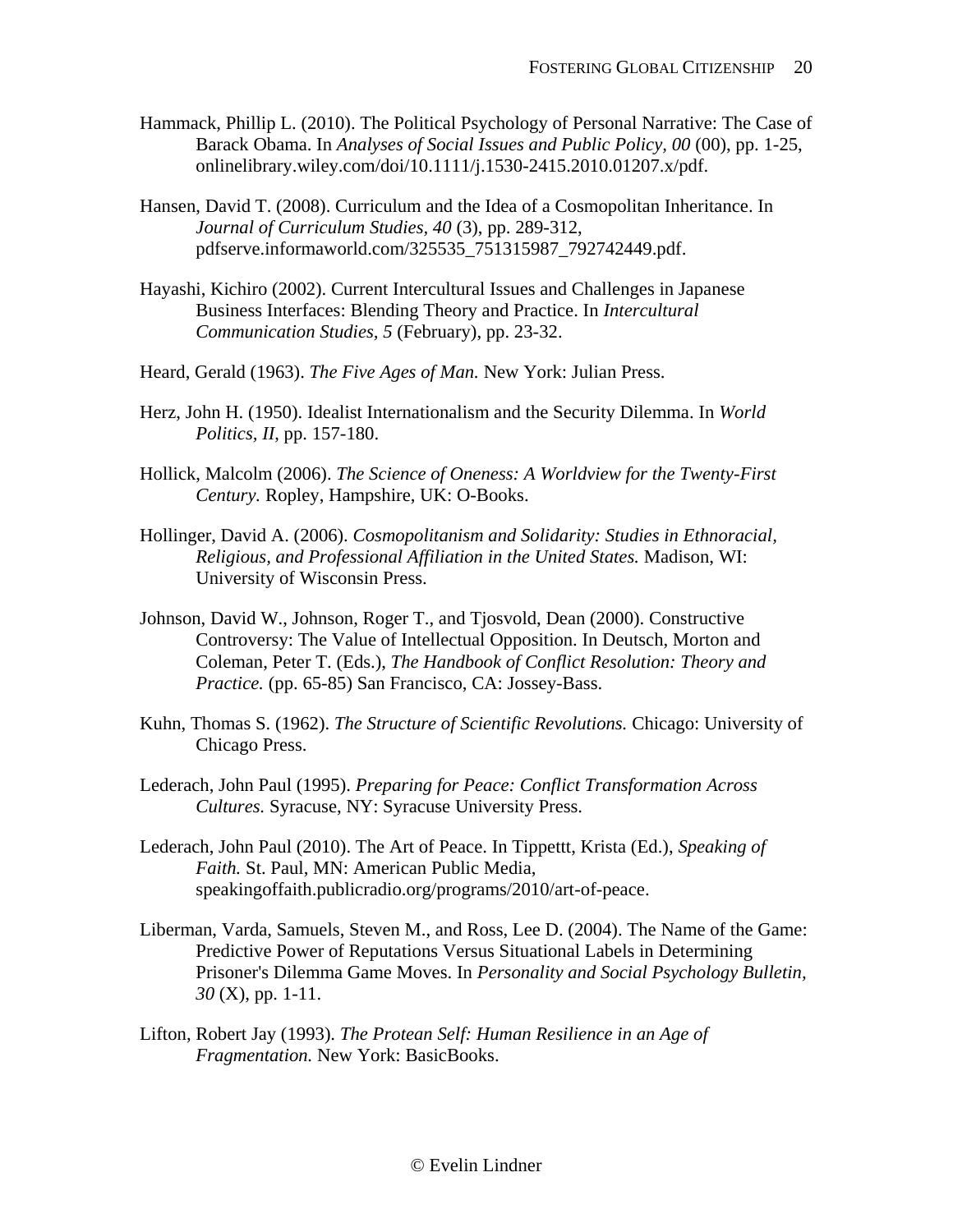- Lindner, Evelin Gerda (2006). *Making Enemies: Humiliation and International Conflict.*  Westport, CT: Praeger Security International, Greenwood.
- Lindner, Evelin Gerda (2007). Avoiding Humiliation From Intercultural Communication to Global Interhuman Communication. In *Journal of Intercultural Communication, SIETAR Japan, 10*, pp. 21-38.
- Lindner, Evelin Gerda (2009). *Emotion and Conflict: How Human Rights Can Dignify Emotion and Help Us Wage Good Conflict.* Westport, CT: Praeger Security International, Greenwood.
- Lindner, Evelin Gerda (2010). *Gender, Humiliation, and Global Security: Dignifying Relationships From Love, Sex, and Parenthood to World Affairs.* Santa Barbara, CA: Praeger Security International, ABC-CLIO.
- Linklater, Andrew (1998). *The Transformation of Political Community: Ethical Foundations of the Post-Westphalian Era.* Cambridge: Polity Press.
- Margalit, Avishai (1996). *The Decent Society.* Cambridge, MA: Harvard University Press.
- Margalit, Avishai (2002). *The Ethics of Memory.* Cambridge, MA: Harvard University Press.
- Martin, Glen T. (2010). *A Constitution for the Federation of Earth - With Historical Introduction, Commentary, and Conclusion.* Sun City, AZ: Institute for Economic Democracy Press.
- Matsumoto, David Ricky, Yoo, Hee Seung, and LeRoux, Jeffery A. (2005). Emotion and Intercultural Communication. In Kotthoff, Helga and Spencer-Oatley, Helen (Eds.), *Handbook of Applied Linguistics, Volume 7: Intercultural Communication.* The Hague, The Netherlands: Mouton de Gruyter.
- Milgram, Stanley (1974). *Obedience to Authority.* New York: Harper and Row.
- Peirce, Charles Sanders (1877). The Fixation of Belief. In *Popular Science Monthly, 12* (November), pp. 1-15, [www.peirce.org/writings/p107.html.](http://www.peirce.org/writings/p107.html)
- Raskin, Paul, Banuri, Tariq, Gallopín, Gilbert, Gutman, Pablo, Hammond, Al, Kates, Robert, and Swart, Rob (2002). *Great Transition: The Promise and Lure of the Times Ahead.* Boston: Stockholm Environment Institute (SEI), Tellus Institute, a report of the Global Scenario Group, [www.gtinitiative.org/documents/Great\\_Transitions.pdf.](http://www.gtinitiative.org/documents/Great_Transitions.pdf)
- Richards, Howard (2007). *Foucault and the Future.* Richmond, IN: howardrichards.org/peace/content/view/92/126/.